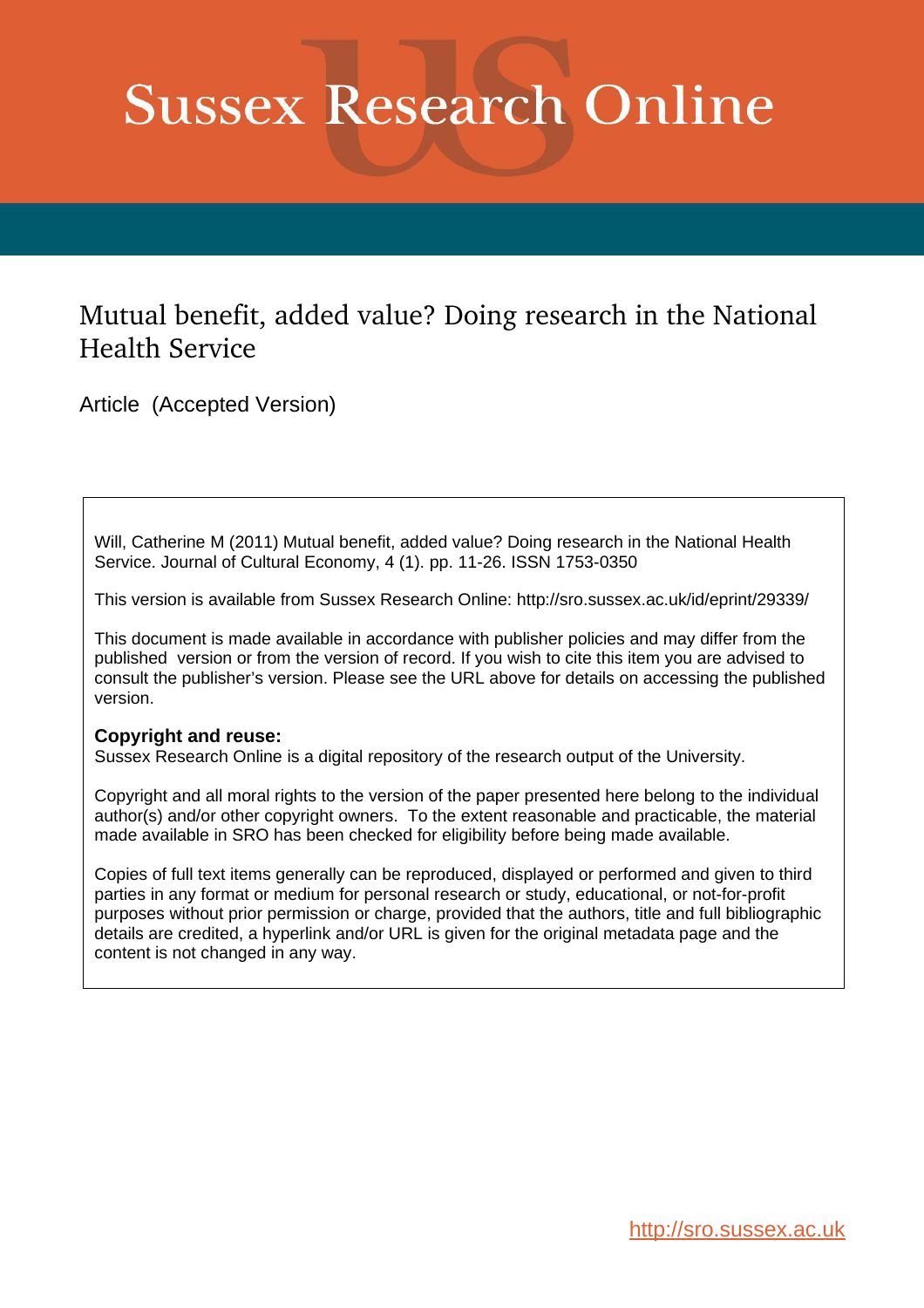**Mutual benefit, multiple value? Doing research** 

**in the National Health Service** 

**This is an Author's Accepted Manuscript of an article published in March 2011 in the Journal of Cultural Economy, available online;**  *http://www.tandfonline.com/doi/citedby/10.1080/17530350.2011.535332#t*

*abModule*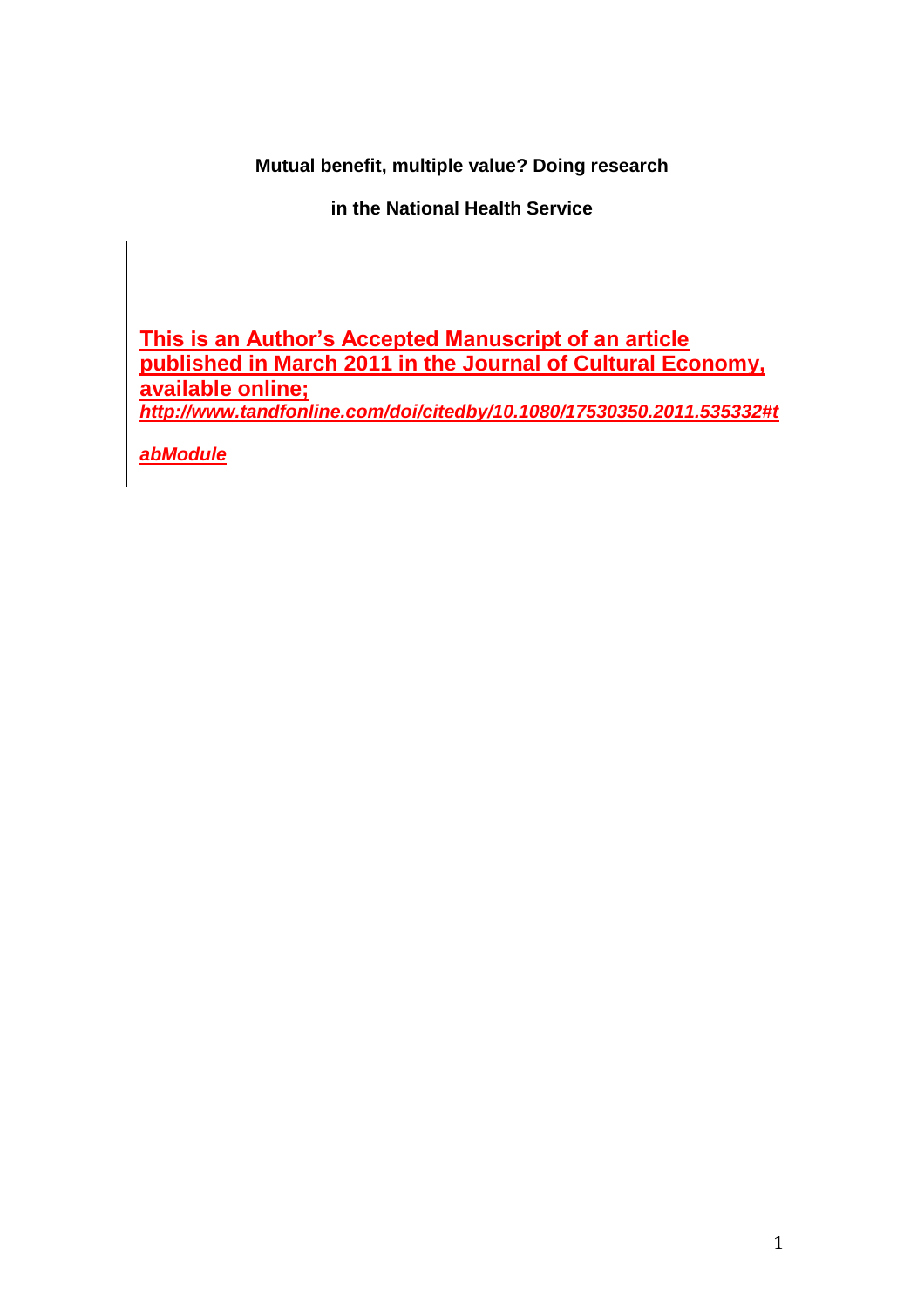# **Mutual benefit, added value? Doing research in the National Health Service**

### **Abstract:**

The National Health Service (NHS) has recently been the focus of government efforts to retain pharmaceutical research in the UK. Efforts to foster new partnerships between health care providers and industry have been framed with suggestions that clinical trials can offer 'patient benefit' within the NHS, cutting across ethical and sociological concerns with the possible tension between doing research and offering care. This paper draws on ethnographic research to explore the sometimes awkward juxtapositions between trial protocols and everyday care, individual health and commercial profit, and thus the distribution of value produced through trials. While researchers appear to find the distinction between research and care useful, at least some of the time, both formal and informal strategies for living with this distinction may have the unintended consequence of making research appear supplementary to rather than simply different from clinical care.

**Keywords:** clinical trials, ethics, National Health Service, clinical researcher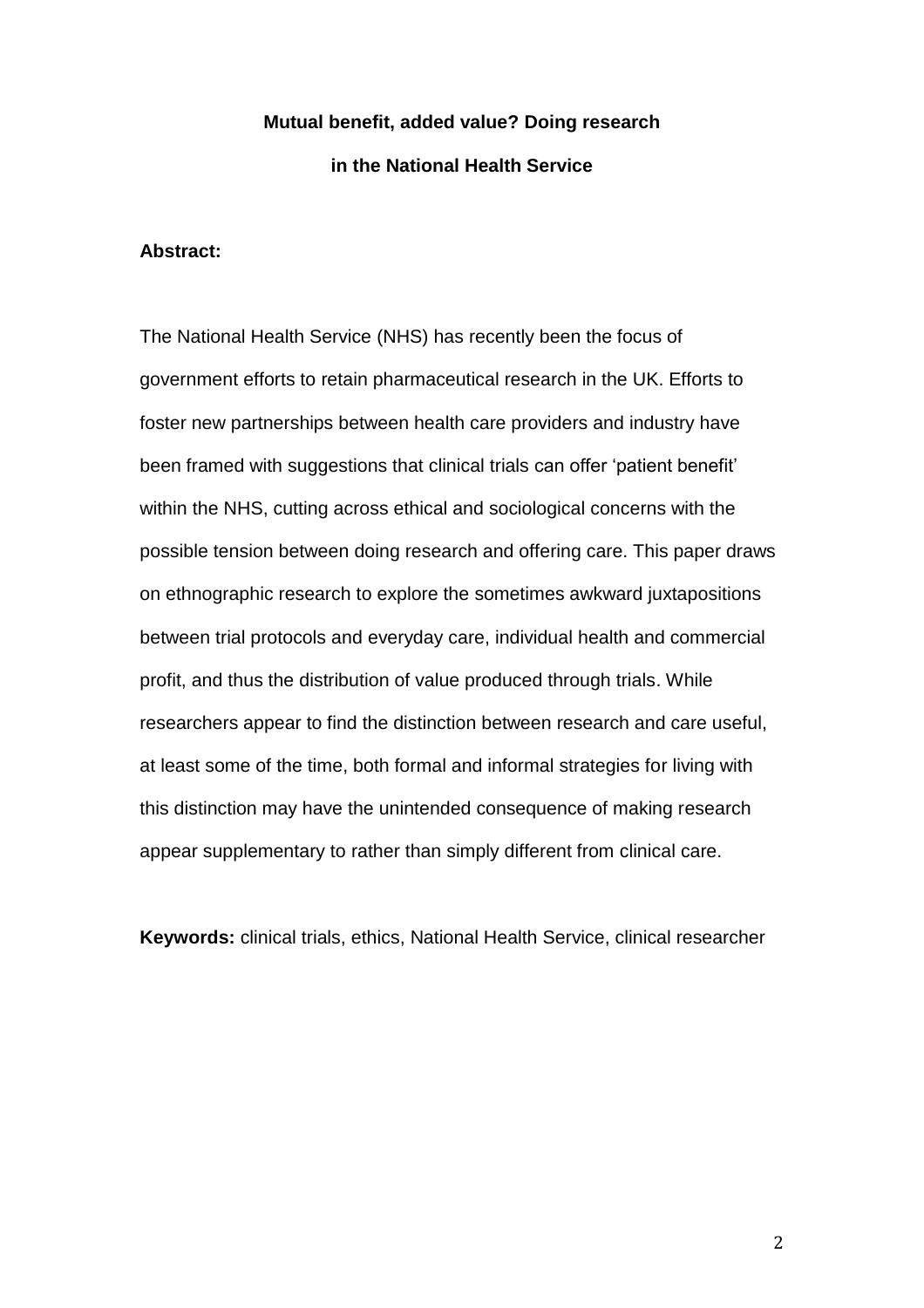# **Mutual benefit, added value? Doing research in the National Health Service**

Clinical trials are increasingly geographically dispersed, as industry locates research in countries with lower set up costs and more accessible populations than in the major pharmaceutical markets of Western Europe and America (Petryna 2009; Rajan 2006). This research is managed by a new set of commercial actors, contract research organisations (CROs) (Fisher 2006). Yet in the UK, the government has been keen to encourage the continuation and expansion of commercial trials within the state-funded National Health Service (NHS). Most recently it has sought to develop a national infrastructure for 'partnership' working between industry and NHS providers in the name of 'mutual benefit' (Department of Health(DH)/Association of British Pharmaceutical Industries 2008). In this paper I draw on ethnographic data from a number of trial sites to explore the local negotiation of some of these partnerships and benefits. Adding to a literature that has tended to contrast the US and regions such as Eastern Europe, Africa and South America, I introduce experiences from the UK, using observations from different trials shaped by their location in a reasonably well-funded state (i.e. socialised) health care system.

#### **The multiplication of value?**

The idea that the UK government should help commercial companies access NHS patients as research subjects can be seen as an extension of the state's longstanding involvement with the fortunes of the pharmaceutical industry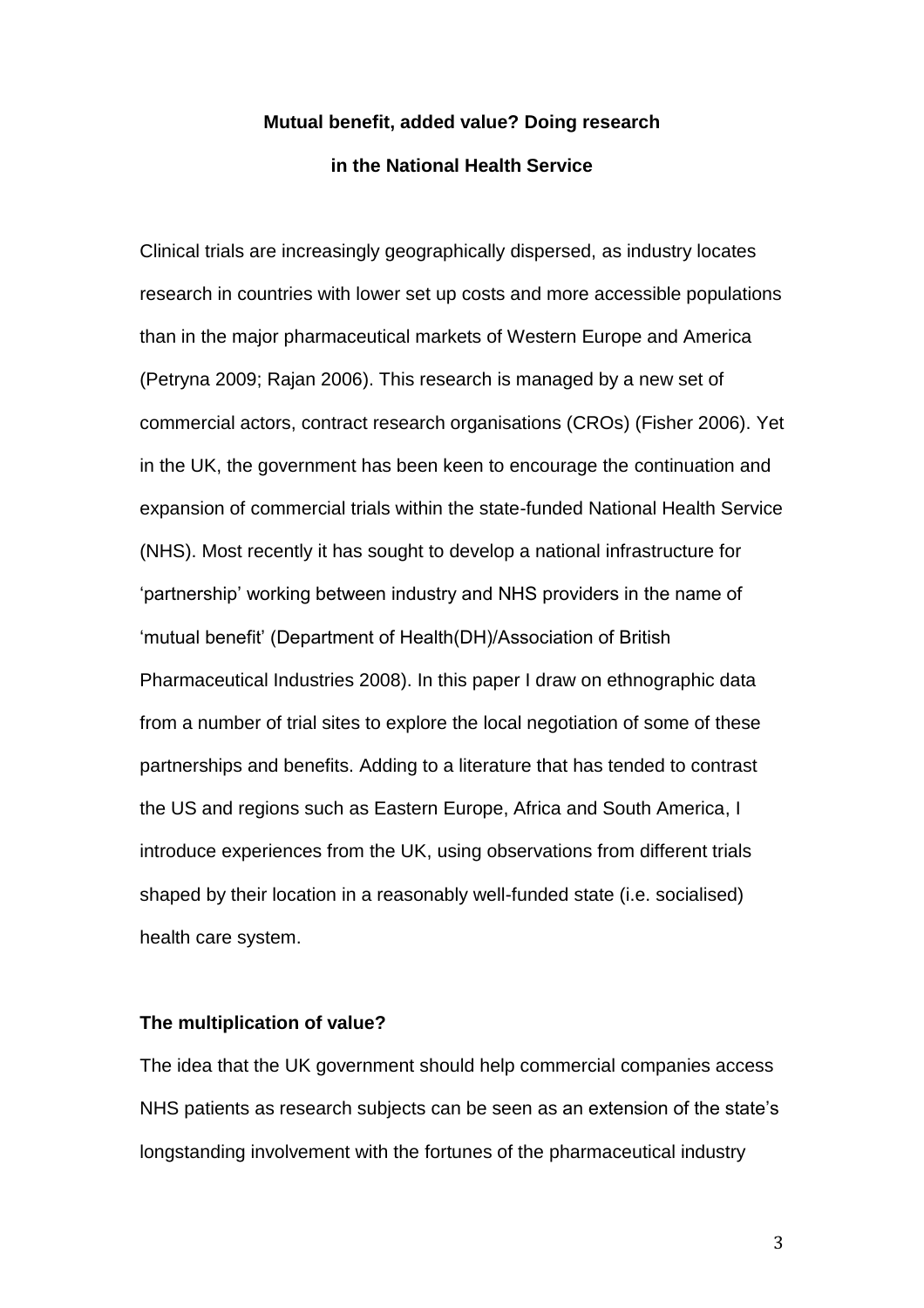(Abraham 2009). Recent research policy asks NHS providers to act almost as CROs, bringing together different actors to ensure efficient recruitment for trials funded by industry as well as medical charities or the state. Rather than promoting this activity purely with reference to the economic benefits to the national community, the call to site research studies in the NHS has increasingly been justified through an appeal to the 'benefit' for patients and staff in the combination of research and care, a multiplication of value through clinical trials.

This tendency to soften the distinction between research and clinical work can be traced through research policy discussions over the last decade. For example a report published in 2003 by the Academy of Medical Sciences suggested that 'the major beneficiaries of research and development within the NHS will undoubtedly be the patients... It is recognised that patients involved in clinical trials benefit from the application of the rigorous protocols that are a necessary function of this scientific culture. The same culture also improves the performance of health care professionals,' (Academy of Medical Sciences 2003, p18). A report from industry and academia, funded by the government to consider 'bioscience' as a sector, added to this discussion of multiple beneficiaries, calling for 'mutually advantageous collaboration between the NHS and industry for patient benefit' (Bioscience Innovation and Growth Team 2004, p5). The working group set up to consider ways of implementing this team's recommendations about clinical research, under the rubric 'Research for Patient Benefit,' argued that '[trials] will be of benefit to both patients and staff [in the NHS] since they have a common desire to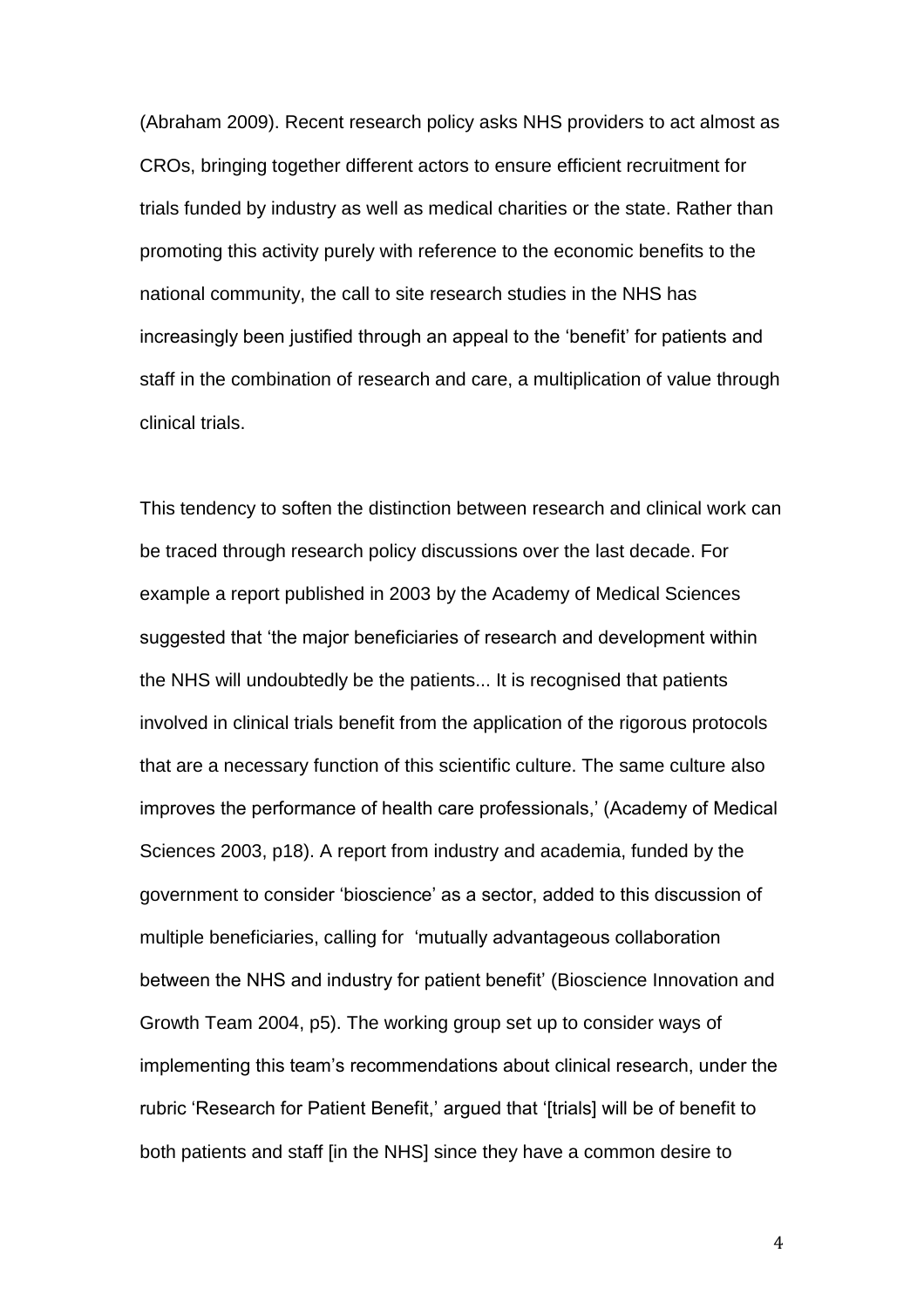reduce uncertainty about the best existing treatments and to evaluate new approaches...' Furthermore, from the perspective of patients, the authors claimed, 'it is notable that participation in a trial ensures the best possible standard of care and an assessment, under carefully supervised circumstances, of whether there is a better treatment ready to be introduced,' (Research for Patient Benefit Working Group, 2004, p11). Once again present as well as future patients – and staff – were described as receiving something of value from the research enterprise.

Such policy language cuts across an assumption in ethical discourse that clinical work is distinct from experimental work because of their different aims. In this model one is understood to focus on ameliorating individual suffering, while the other seeks knowledge for the collective. This distinction has led to regulatory frameworks to protect the individual, who must be given information about the uncertainties involved in research before making an autonomous decision to participate. Procedures for seeking such 'informed consent' are intended to counter what became known as the therapeutic misconception – the belief among research participants that professionals are acting in their individual best interest (e.g. Lidz et al 2004). Thus the current NHS application for review by a Research Ethics Committee requires that the chief investigator of any project should clarify the 'risks and burdens' attendant on trial participation, and set out how these will be shared with participants in consent forms and other documents. Applicants are advised that 'Recruitment material should make few, if any, therapeutic promises, there should be no coercion or unacceptable inducement,' (IRAS 2009, p7).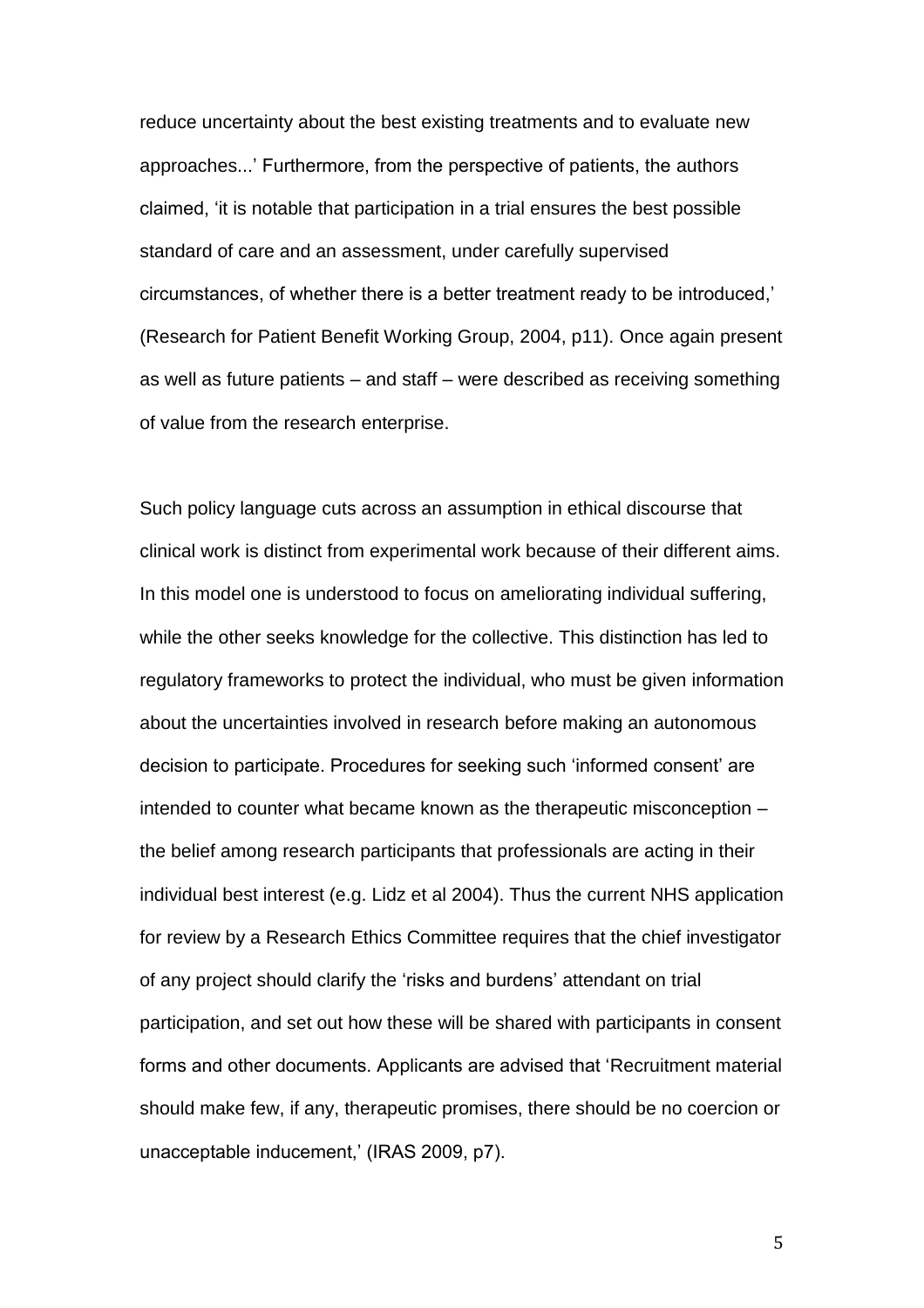Empirical social science also reveals concerns about the combination of research and clinical care. Sociologists have tended to see these as producing competing demands on health professionals (Fox 1959, Merton 1976), and expressed doubts about their ability to manage such conflict, particularly if clinicians receive direct payments for recruitment to commercially funded studies, as is common in both North and South American health care systems (Lakoff 2005; Fisher 2009; Petryna 2009). In one recent UK study, staff in a specialist genetics clinic reported other concerns relating to the potential distortion of either clinical services if research funds were used to fill gaps in normal provision or of scientific agendas if research teams become too involved in clinical care (Hallowell et al 2009). As a result professionals in this study described a number of strategies designed to separate research from clinical care including: not passing back all information generated in the process of research; raising the question of research with patients at different times or in different places from those associated with healthcare delivery; or using different staff members to coordinate research activities.

Despite such concerns, empirical research also shows that clinical staff in research roles frequently believe that participants receive benefit from trials, for example through additional monitoring and attention (e.g. Fisher 2006). For example, Easter et al (2006) drew on interviews with staff and participants to describe 'the many meanings of care' within research, including physical and emotional support. Taking part in trials may represent a realistic route to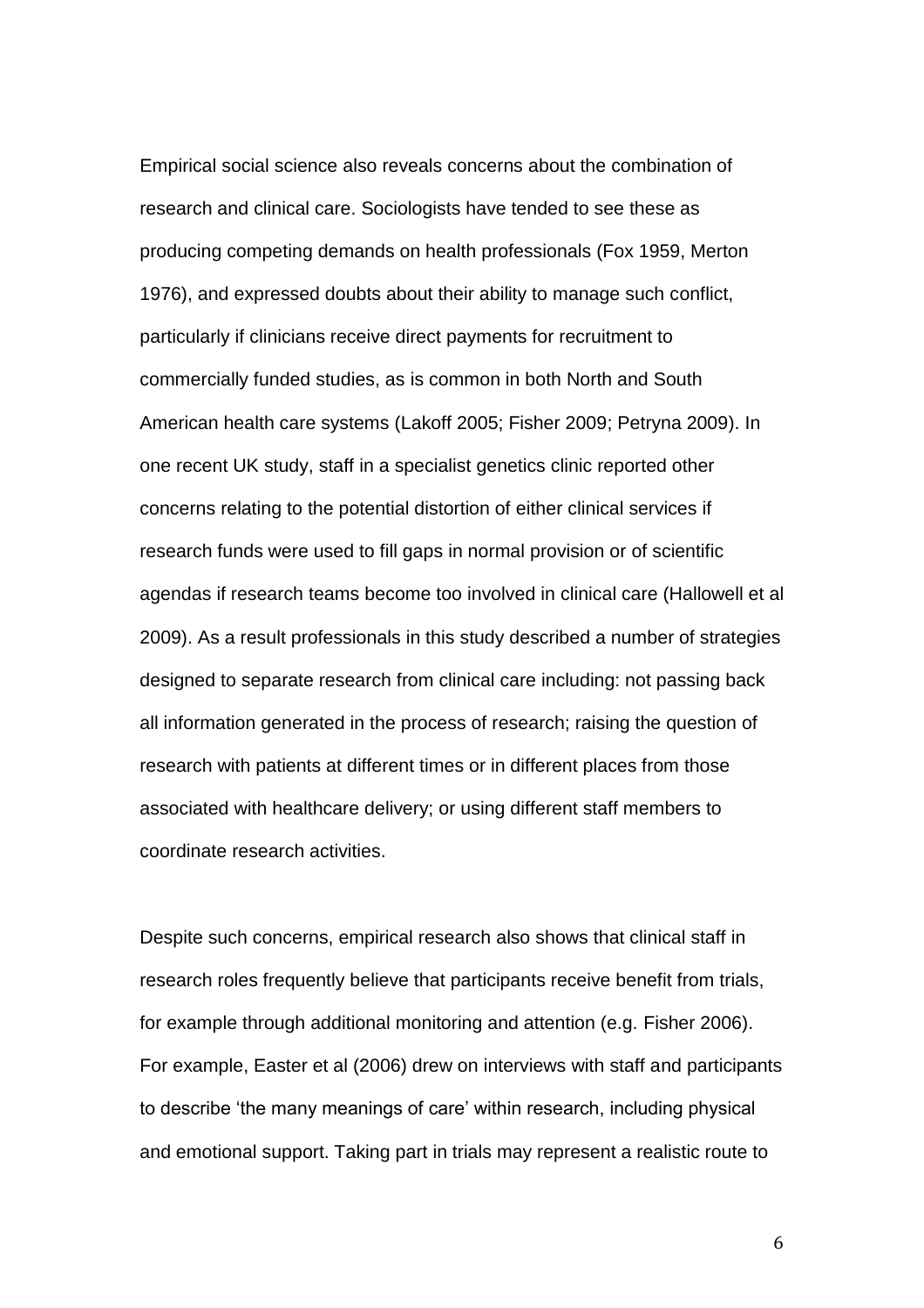access services if provision is limited for particular countries or patient populations (Petryna 2009; Timmermans and McKay 2009; Timmermans forthcoming). This paper draws on ethnographic data to explore concrete experiences of the distribution of research and care in the UK's National Health Service. What purchase is there for the concept of 'mutual benefit'? How far do both formal and informal aspects of trial organisation in the UK help clinical staff manage research roles, and what are the implications for present patients?

#### **Situating trials in the NHS**

The ethnographic work that informs this paper comes from three trials located in and around a single NHS Trust, but testing different interventions. Data were collected from participant observation of all three trials and interviews with research staff in each setting. My involvement intensified over the period of data collection between 2002 and 2009 as my work became more collaborative, moving from 'participation' in the same spaces and activities as (patient) participants, to active engagement with discussions of trial design and organisation in conversation with researchers. This period also saw changes to the field of clinical trials, as government expressed support for the sector through the provision of funding, and more importantly tried to streamline bureaucracy. A key example of this was the development of an Integrated Research Application Service to standardise procedures for applying for approval from individual NHS Trusts and ethics review committees (quoted above), alongside templates for agreeing and reporting on 'partnership' between the NHS and industry (DH/ABPI 2008).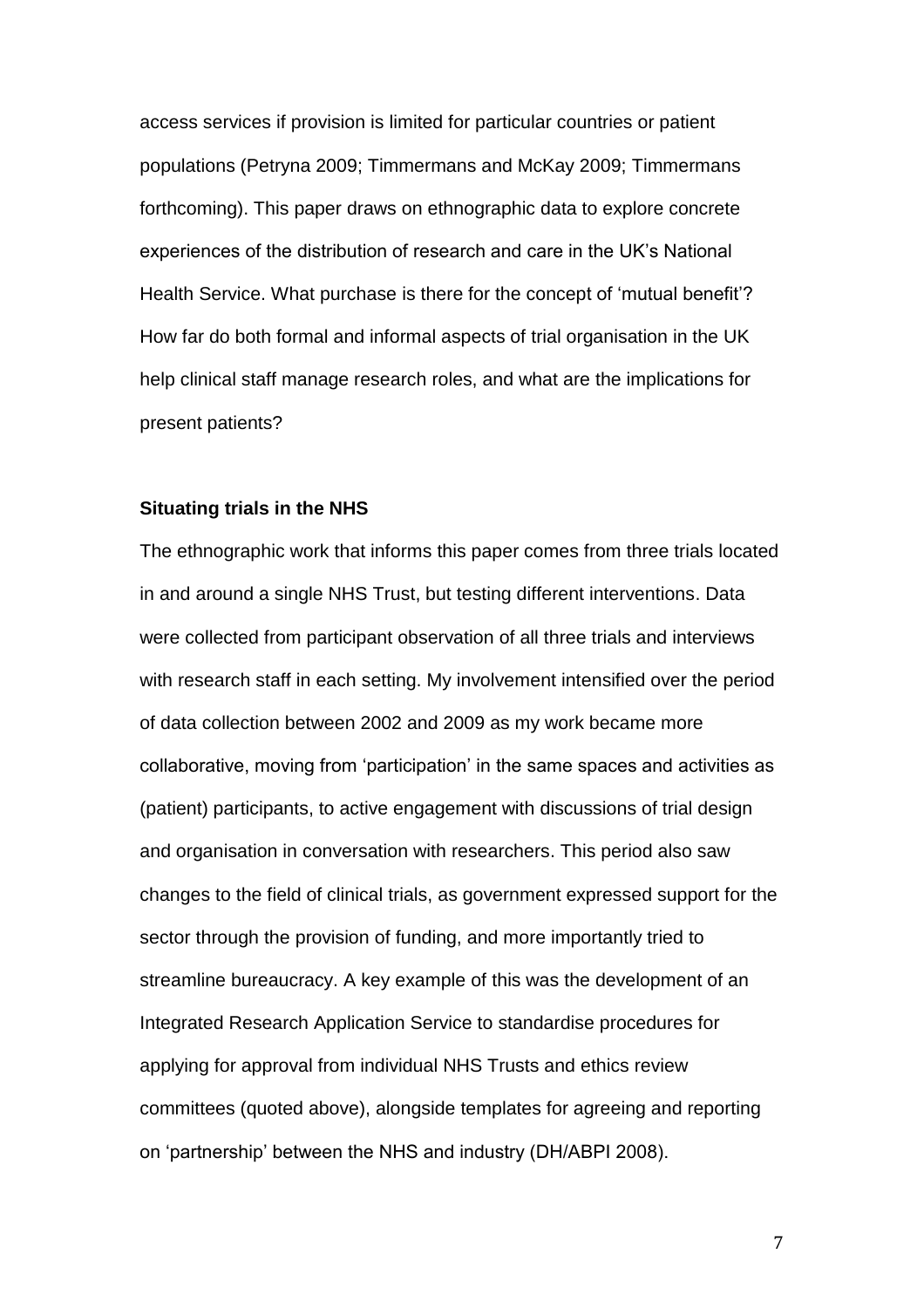Data about the effects of such initiatives on actual trial activity are confused. Though the UK's share of the global clinical trials industry has continued a gentle decline, industry continues to spend between £1 and £2 billion on clinical trials annually (Kinapse 2008), supplementing lower levels of funding from the government or medical charities (estimated at just under £1 billion between 2004 and 2006, UK Clinical Trials Collaborative 2006). The ratio of industry to charitable/NHS research seems likely to continue in the order of 2:1 (DH 2005), but there has also been much recent encouragement for cofunding arrangements. There is no single register offering a comprehensive listing of all trials recruiting in the UK across the period, but a portfolio held by the National Institute of Health Research indicates that in 2010/11 more than 2500 trials were ongoing, and that more than 470,000 patients had been recruited in 2009/2010. The cases considered in this paper can thus offer only brief examples from a large, diverse and evolving sector<sup>ii</sup>: illustrating a large 'commercial' pharmaceutical trial, a smaller trial of innovative technology funded by charitable money, and a trial of organisational interventions being researched through co-funding arrangements. Despite these limitations, and their diversity, my observations reveal shared strategies, both informal and formal, for distributing value, or benefit, through and with clinical trials.

## *Making space for commercial research*

*Sometime in autumn 2002: I enter the hospital site on foot from the tube station and peer at a map to try to locate the*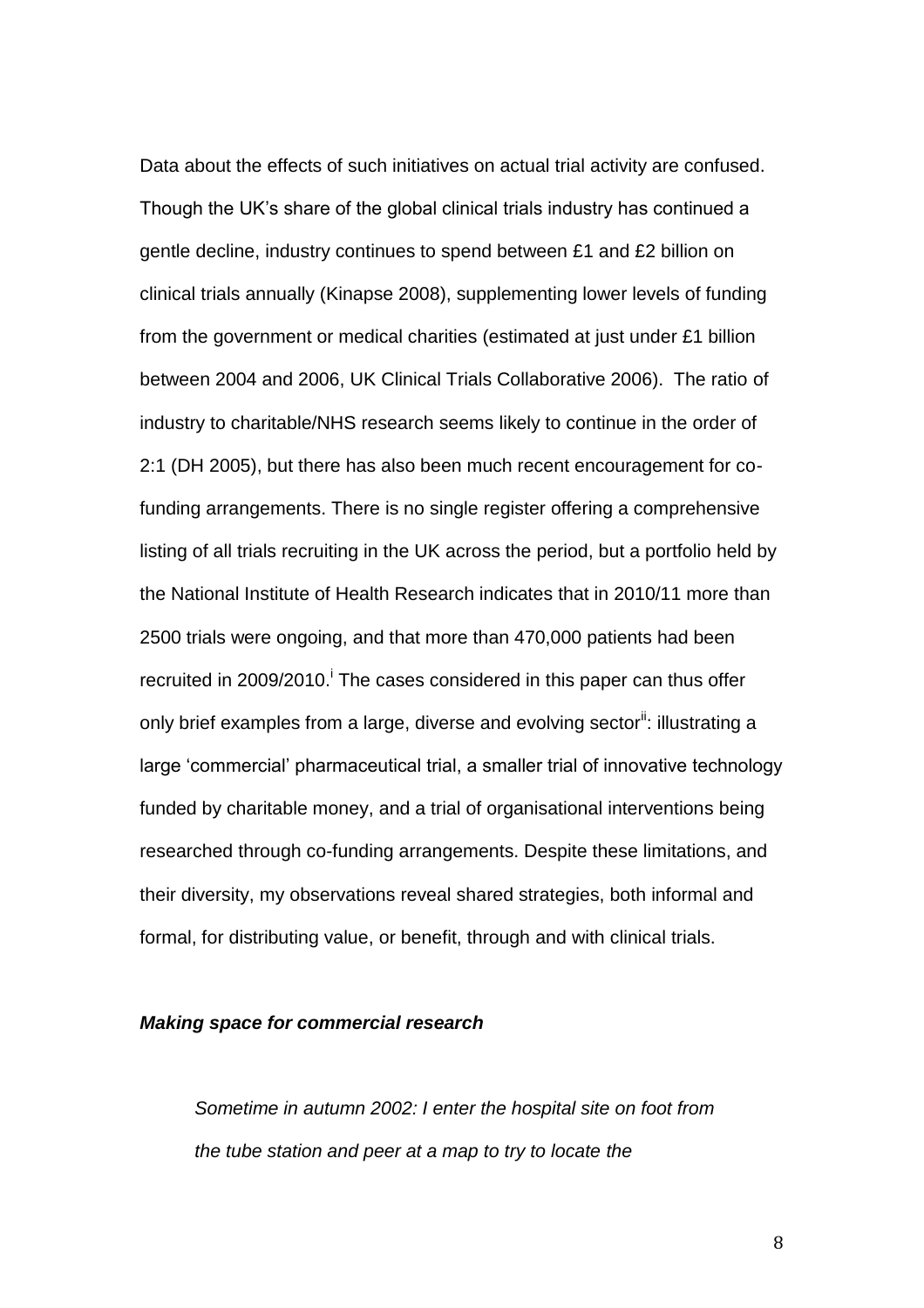*Department of Clinical Pharmacology, where I will meet with my contact, a researcher on a major pharmaceutical trial. Finding the building, I am admitted after pressing a buzzer labelled with the name of the trial, looking like a logo. I follow signs to an internal door sporting the same logo and am met by the researcher. He takes me into a small room that I think I hear him calling 'the feeding room'. 'This is where we give people breakfast,' he explains. 'Some of the tests mean they need to come here fasting, but we give them something before they go.' It is warm in the room, and as I take off my coat I make small talk. 'I had forgotten how warm hospitals are!' 'Strictly speaking this is not a hospital,' he comments quickly. (Research note, undated).*

This brief record of my first contact with the world of clinical trials stays with me as an example of the mindfulness with which my fellow researchers approach their work and its definition. At the time, the clinic is one of approximately ten centres gathering data for a major multinational study, funded by one of the biggest pharmaceutical companies in the world. Though the site looks like a hospital ward to me – curtained bays, a single desk staffed by nurses, weighing machine – the investigators clearly distinguish the place from therapeutic settings. Commercial funding helps make this spatial strategy possible by funding a kind of clinical trials unit formally affiliated to a university rather than the hospital. This institutional separation is reflected in arrangements for recruitment to the trial and the use of medication within it.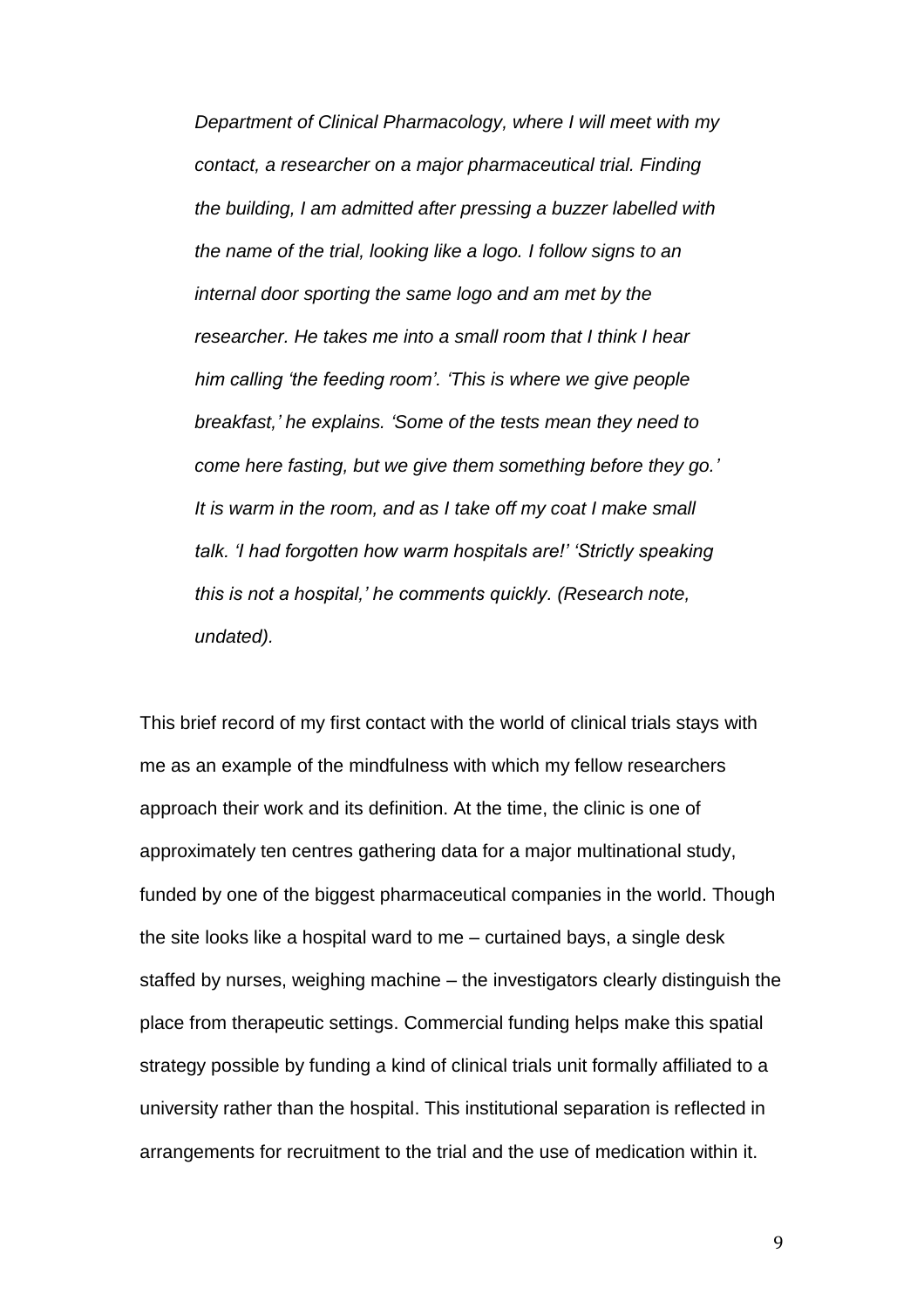Like many other pharmaceutical studies, the trial has recruited from patients in primary care. Individual family practices are asked to suggest people who might be suitable, who are then invited for screening. No patient can be enrolled if his or her general practitioner (GP) does not subsequently think it is appropriate. Monitoring and the prescription of trial drugs take place in this clinic, though records are sent back to the GP throughout. In addition GPs may continue to prescribe whatever additional drugs they think appropriate during the course of the trial (which will continue for several years). This arrangement appears to reduce conflicts of interest, since formally speaking the provision of ongoing care is located in primary practice, while the work of research is able to operate on a separate level. The existence of the trials unit makes this concrete by providing a space and staff distinct from either the family practice or hospital.

Nevertheless, different types of care giving are important in both the formal design of the trial and its everyday organisation. There is no suggestion that this common condition should go untreated, even given the ongoing involvement of GPs, so the protocol includes the prescription of drugs to all participants.<sup>iii</sup> The comparison is thus between two different treatment modalities, which are themselves quite complicated. These may well go beyond the kinds of medication regimens attempted in general practice, so that entry into the trial may appear as a kind of referral for specialist intervention, although the regimen is adjusted according to protocol rather than staff expertise. This protocol based care is available to all participants.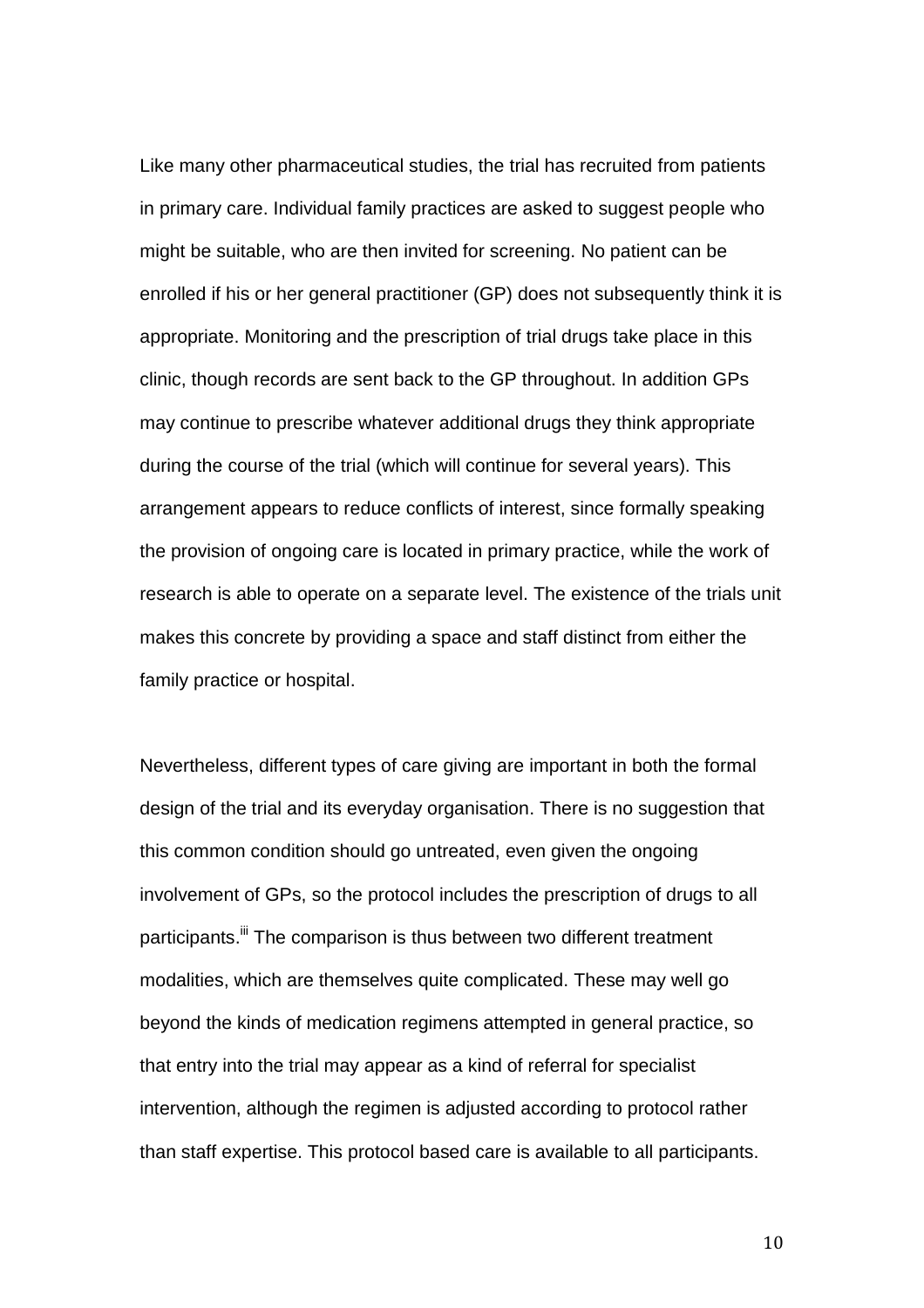Staff members also behave as if they are offering something of value to participants, an impression which is supported by some more subtle aspects of the setting. The pills used within the trial are brought and taken from the clinic in branded carrier bags. These rattle seductively and I come to associate them with the 'goodie bags' distributed at children's parties. One member of staff refers to the trial site in these terms as she refills a water machine with plastic cups one morning. A participant asks, 'Having a party love?' She replies, with a smile, 'It's always a party here!' The comment is indicative of a particular atmosphere at the trial site, which is frequently characterised by lively banter.

In contrast to the US trial site observed by Petryna (2009), who saw physicians handing pills through a glass window, visits to this site are protracted and in many ways personal occasions, as commercial funding gives staff extra time. Thus when participants arrive they are greeted cheerfully by name and summoned into curtained cubicles for a detailed discussion of how they feel, any side effects or symptoms, and various measurements and tests. This 'personal' concern manifest in the ward is continued with the offer of breakfast before participants leave. In a large wellappointed kitchen, staff members are able to make tea and coffee, toast bread, and supply butter, marmite and jam according to participants' preferences. There is a clear feeling that this is a kind of hospitality, and the offer is made repeatedly, almost coaxingly. Participants who refuse are teased: 'Mr Smith doesn't like our breakfasts!'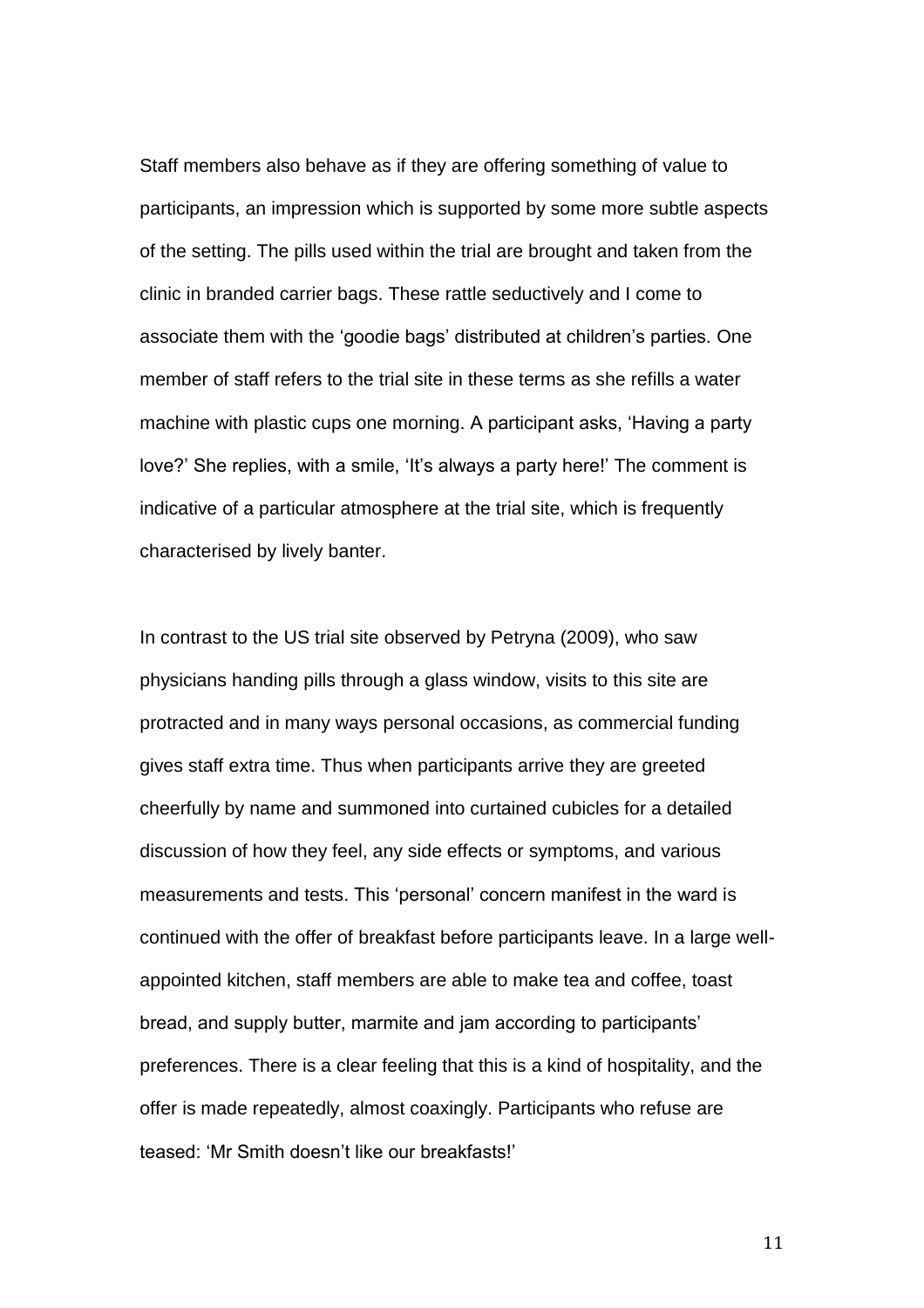Yet though the room where these breakfasts are consumed appears to have a domestic air, in contrast to the institutional curtains of the ward, there are some features on my first visit that strike an odd note. On the ward, the paper folders for each participant appear only in small piles set out for each clinic, while the work of data management is kept apart or 'backstage' (Goffman 1959). In contrast the 'frontstage' of the breakfast room speaks to a degree of tension between the different tasks of the trial, for its tables and chairs are used for meetings as well as hospitality. There are files in a bookshelf and stacked precariously on the windowsill, and one marked 'RIPs,' catches my eye, an ominous presence amongst the potted plants. On the longest wall, opposite a blue sofa, is a large white board. This board was covered with a large sheet, which I connected with the RIP file. The researcher explained that the team had been looking at some early, blinded comparisons between the two trial arms. The graph under the shrouding sheet showed divergent lines, representing the two treatment modalities. The implication was that this information had to be covered to allow the regular use of the room.

While the work on the ward contained a clear spatial separation between the staged 'clinical' encounter and the work of accumulating information, echoing the separation between the responsibilities left with GPs and those taken on by the trial staff, the breakfast room contained a more uneasy combination. At the same time, these facilities and the branding evident on the door and on the carrier bags handed out to patients spoke of the resources brought into the Trust by the contract with a pharmaceutical company running an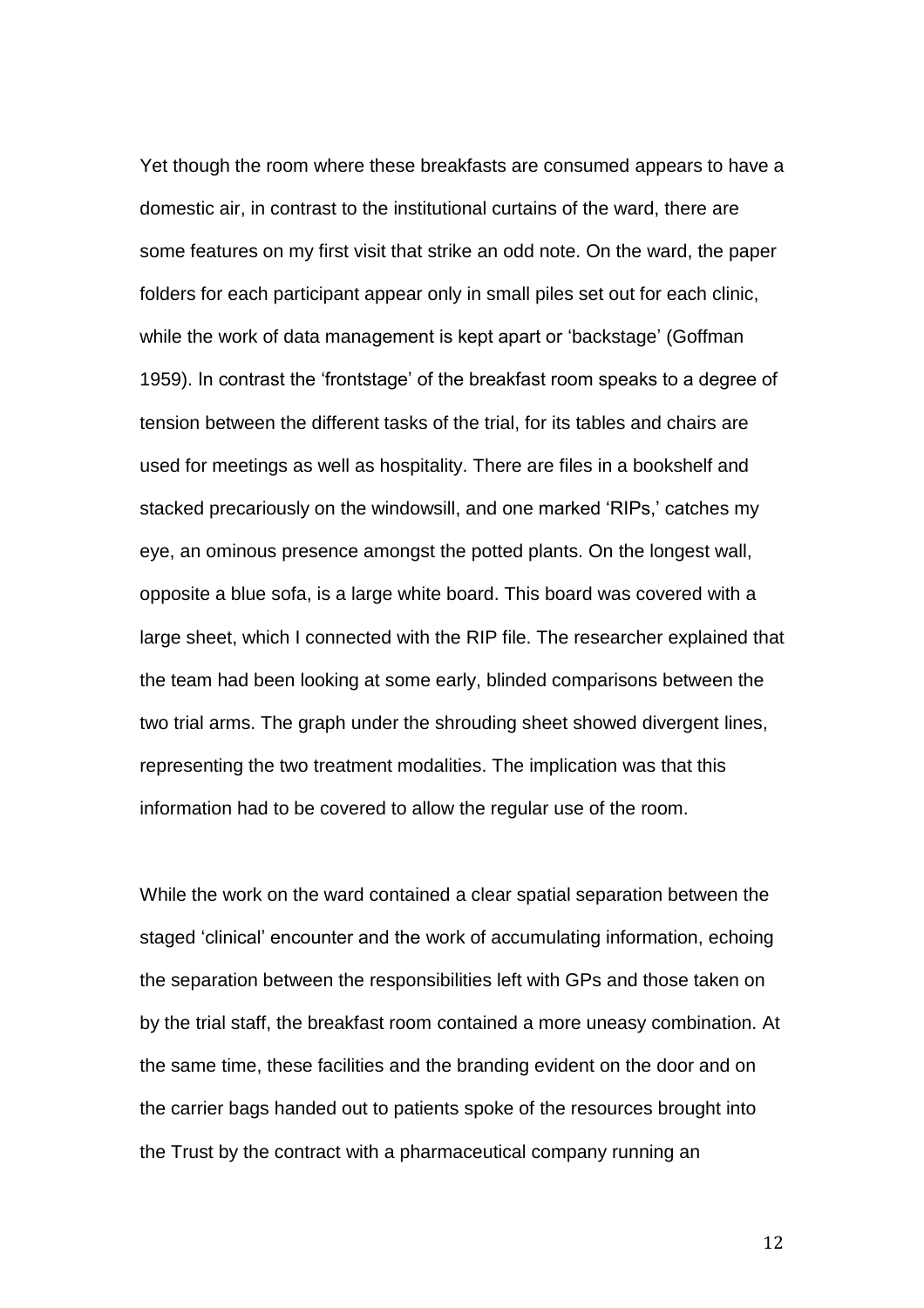international study. My second site looked very different, proceeding by selfconsciously rejecting the commercial route for innovation and celebrating its location in the resource-strapped NHS.

#### *Side-stepping the market*

My second example comes from a trial of an innovative therapy entirely funded by charities, with support in kind from the hospital trust in which it is located. Despite these characteristics, it builds on my first example in illustrating both how NHS trials are intended to operate apart from service delivery, and how both formal and informal aspects of trial organisation complicate any such separation. Though the investigators had long-standing relationships with commercial firms in this field they described this trial as apart from the market, with reference not only to the source of capital but also the abandonment of intellectual property rights in the products of the research and the recruitment of NHS patients.

*'Industry, that might have been a route, but I think it became clear early on, we weren't talking about a product… The whole purpose of this isn't to come out with the Nobel prize, but more than anything to provide for a desperate group of people, which is a group we've been steered towards from an ethics point of view… Our research philosophy here to some degree is the no-option patient, partly because not many people consider them. Most of the trials that industry brings here are [in] selected patients, where they want their [device] to work.*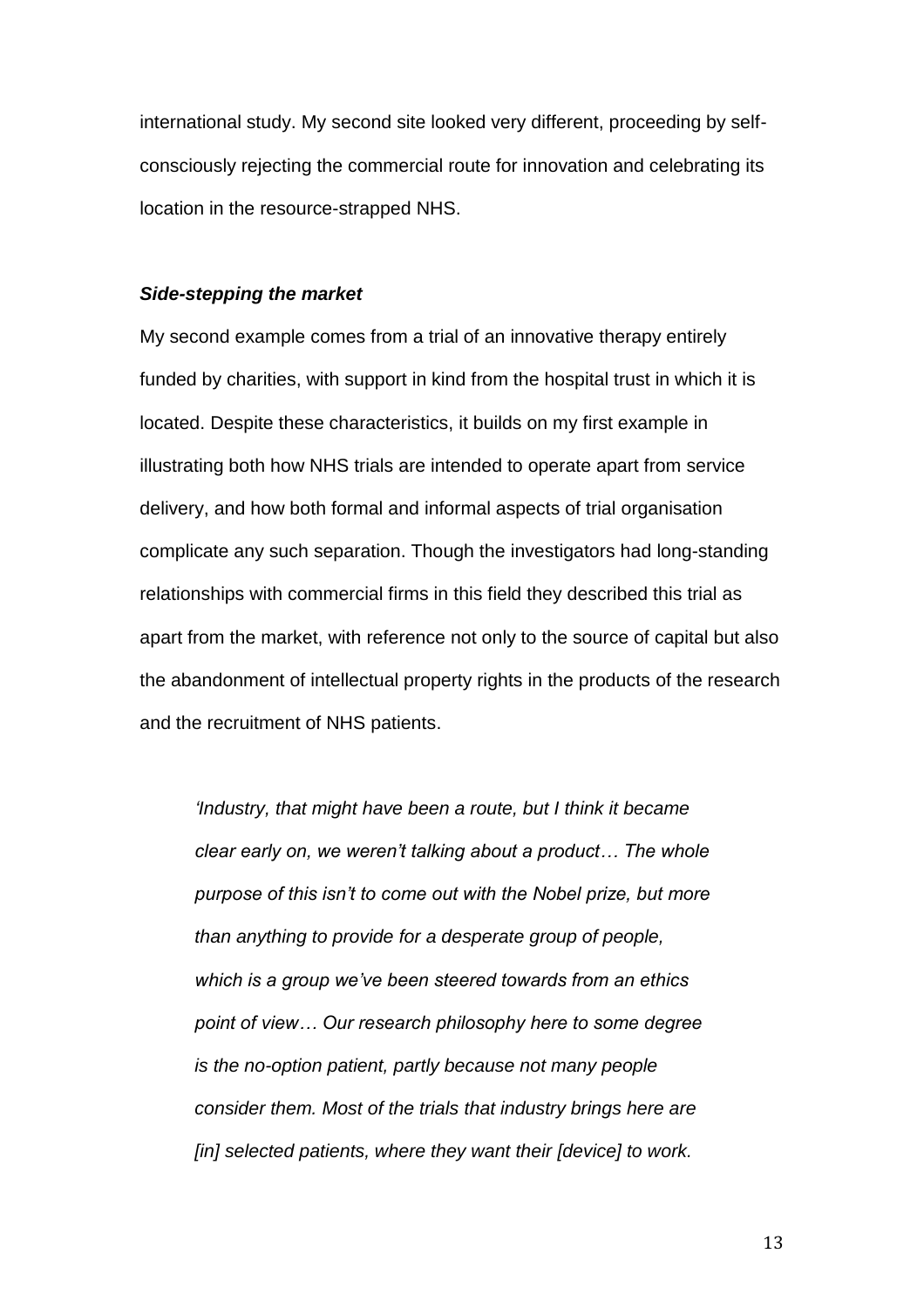*The people we increasingly saw were the ones with no option, and it was nice to target that group' (Interview with clinician researcher 31/08/07).*

Here the trial was set apart from the production of cultural capital ('the Nobel prize') for the investigator as well as economic value for industry vested in 'a product'. Though the choice to focus on patients with no further treatment options was linked to external advice that it would be easier to get ethical approval in this group, the speaker ended with a statement about the satisfaction that it gave staff to engage with patients ignored by the market.

As proposed in the reports quoted at the start of this paper, the trial design effectively offered 'protocol based' treatment to all those enrolled. Yet the insistence that this group should be defined by having 'no further treatment options' had a number of important effects. This focus on people who must be formally defined as having no alternatives fed a sense among research staff and participants that the intervention constituted a kind of 'last stop' treatment. As part of consent procedures, participants were asked to confirm that they understood that they had no further therapeutic options, in several cases raising concerns about their life expectancy that they had not discussed with their usual clinicians. This resulted in interaction with other NHS staff receding into the background, as potential participants focussed on the chance of improvement represented by the trial, and defined their interests as being permitted to enrol.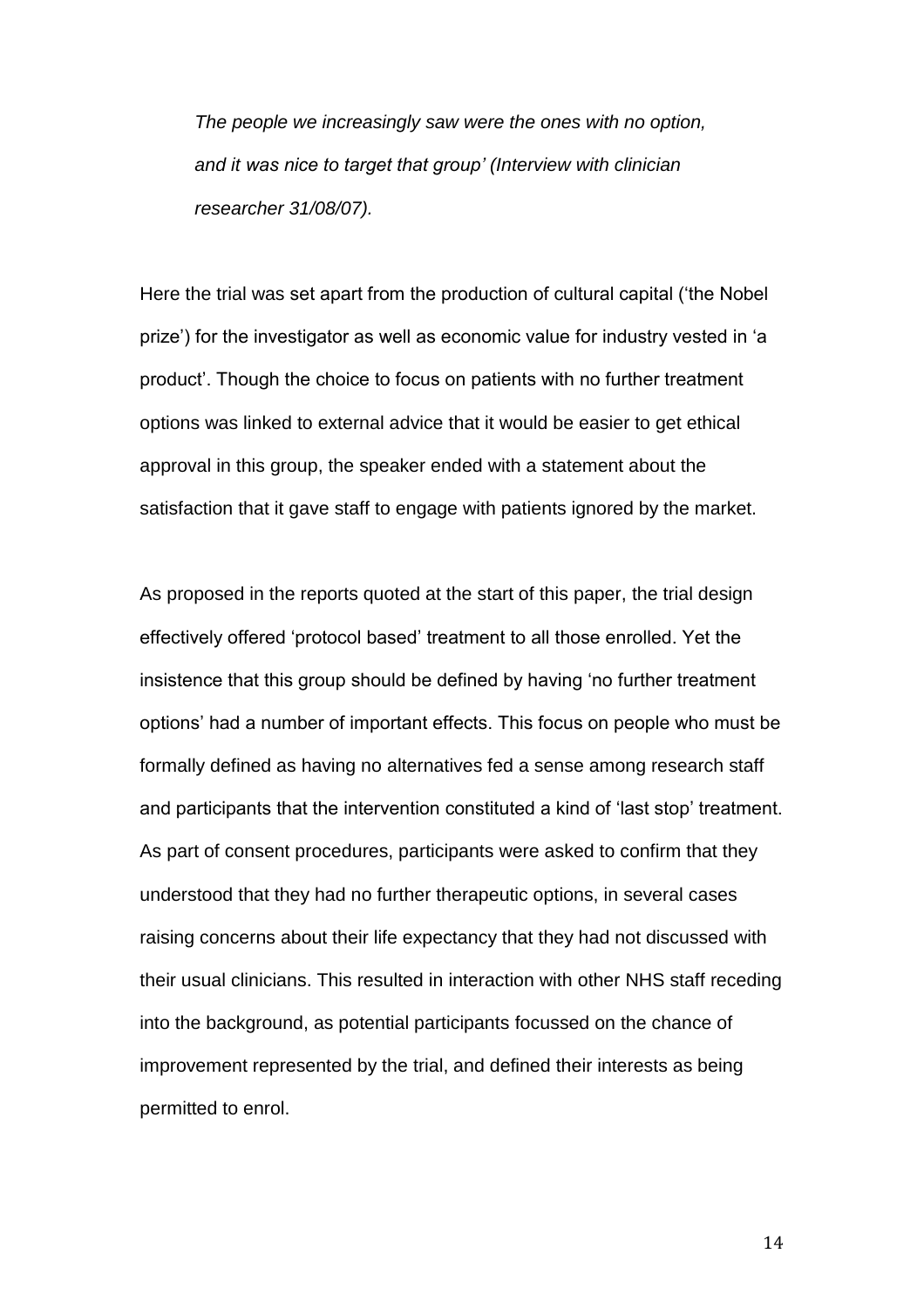The statement in the inclusion criteria that participants must be 'stable on optimal therapy' also connected the practices of recruitment with ongoing care. Though intended to ensure that they really did have no other therapeutic options, and that any improvement could be linked to the experimental intervention, it had the practical consequence that a fairly thorough assessment carried out at an initial screening visit frequently resulted in changes to treatment plans *before* recruitment. Needing a formal definition of optimal therapy the research team referred to international guidelines, but these did not match the experience of many who attend screening. As a result researchers engaged in delicate negotiations with their usual clinicians to increase or modify their existing treatment, getting involved in therapeutic decisions before enrolment.

Yet as in my first example, and as suggested in the literature, 'care' is not just a matter of therapeutic intent. A culture of good relationships was celebrated among research staff as linked to the location of the trial in the NHS in general, and in the hospital where they worked, a tertiary centre with strong links to the local community and a loyal staff. There was no special site for the activity of research here, and participants were lodged on one of the main wards when they visited for the intervention.

*One of the trial participants is coming in for the intervention today. He will stay about a week. I walk with one of the research nurses to check that a bed is ready for him upstairs. It is a small Victorian hospital, and the ward is at the front. It*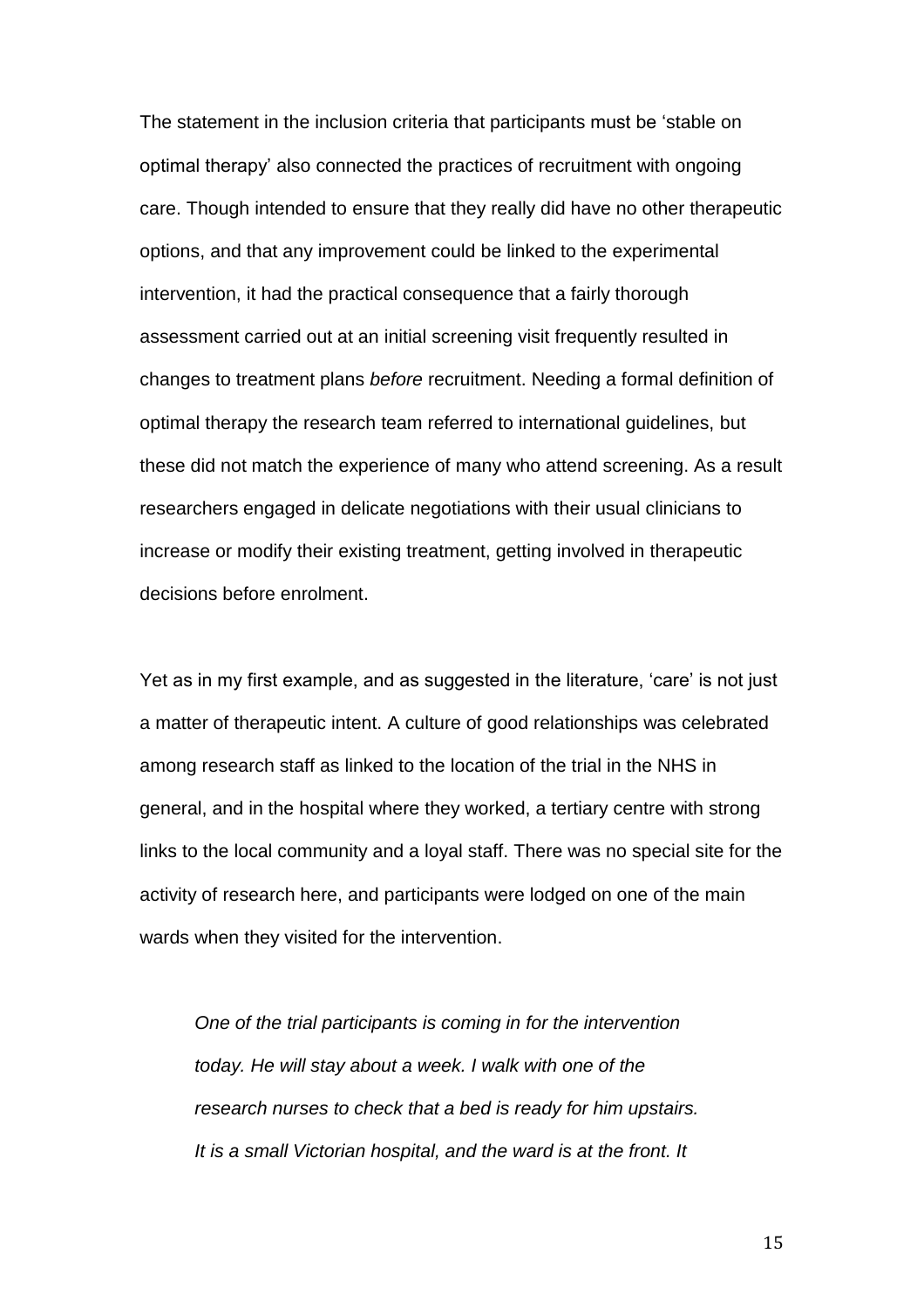*has a large picture window, but is otherwise quite dark, cramped and a bit shabby. She comments, 'When people come for the intervention sometimes they say things about the hospital, because they expect something all shiny and white, and you know, this is the NHS! But once they're here, they get to know us. Everyone's very friendly here, everyone knows everybody else and it makes for a good atmosphere' (Fieldnotes April 2006).*

Like the pharmaceutical study, this trial was defined as different from everyday care because of the 'good atmosphere' created between staff and patients. With the exception of the two principal investigators (both senior physicians) the research team used first names and made a point of developing jokey, even affectionate, relationships with participants over the time they spent in the hospital. The extra time available for such interaction was presented as an advantage of doing nursing work in research rather than on the wards.

*'The main thing that surprised me is that I've got more patient contact than I used to, than I expected' (Conversation with nurse researcher, fieldnotes July 2007).* 

Researchers were careful not to suggest that such enhanced contact is necessarily beneficial for participants, and were often worried about the strain on them of the journey to the trial site. But it was unusual to see a need to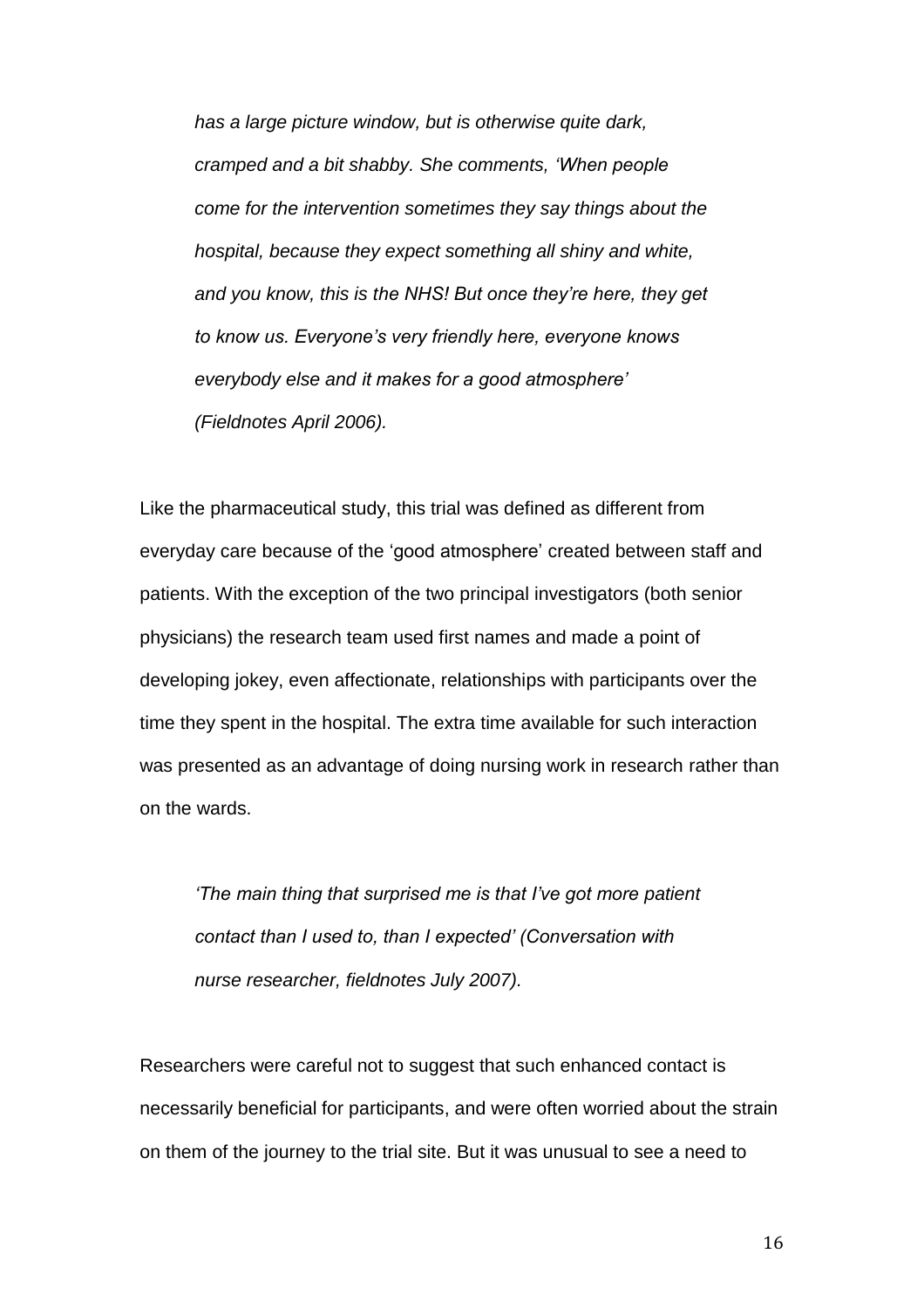separate the 'caring role' from the pursuit of research. In one exceptional case this did appear important because of the risks of the experimental procedure (*not* the benefits accruing from usual care). A participant had been in the hospital for several days having tests in preparation for receiving the intervention or placebo. His blood chemistry appeared to have been adversely affected across the stay in hospital and he might have been further endangered by elements of the procedure. In this situation, staff diagnosed a potential conflict of interest, between looking out for him as a patient and their wish to get an additional subject into the trial by administering the intervention, a situation complicated by his wish to go ahead. Rather than refer back to the patient's original doctor, the lead researcher sought a resolution through delegation at the trial site, appointing a slightly junior doctor as the clinical lead, who would collect information on the participant's current condition and move towards a decision grounded in the therapeutic relationship between doctor and patient. As a result, the procedure was cancelled.

Though this was a rare event, the initiative to 'stage' or 'reinvent' a clinical role spoke in some sense to the degree to which care had been handed over from the patients' own doctors during the process of recruitment. Though formally the architecture of the NHS had separated the care offered by these doctors from the research, its location in a specialist centre, and the use of the protocol helped create the idea that participation might confer therapeutic benefits distinct from the additional time and engagement with patients, even before any effects of the experimental intervention. The conditions for this came from an ethical framework that suggested that the most experimental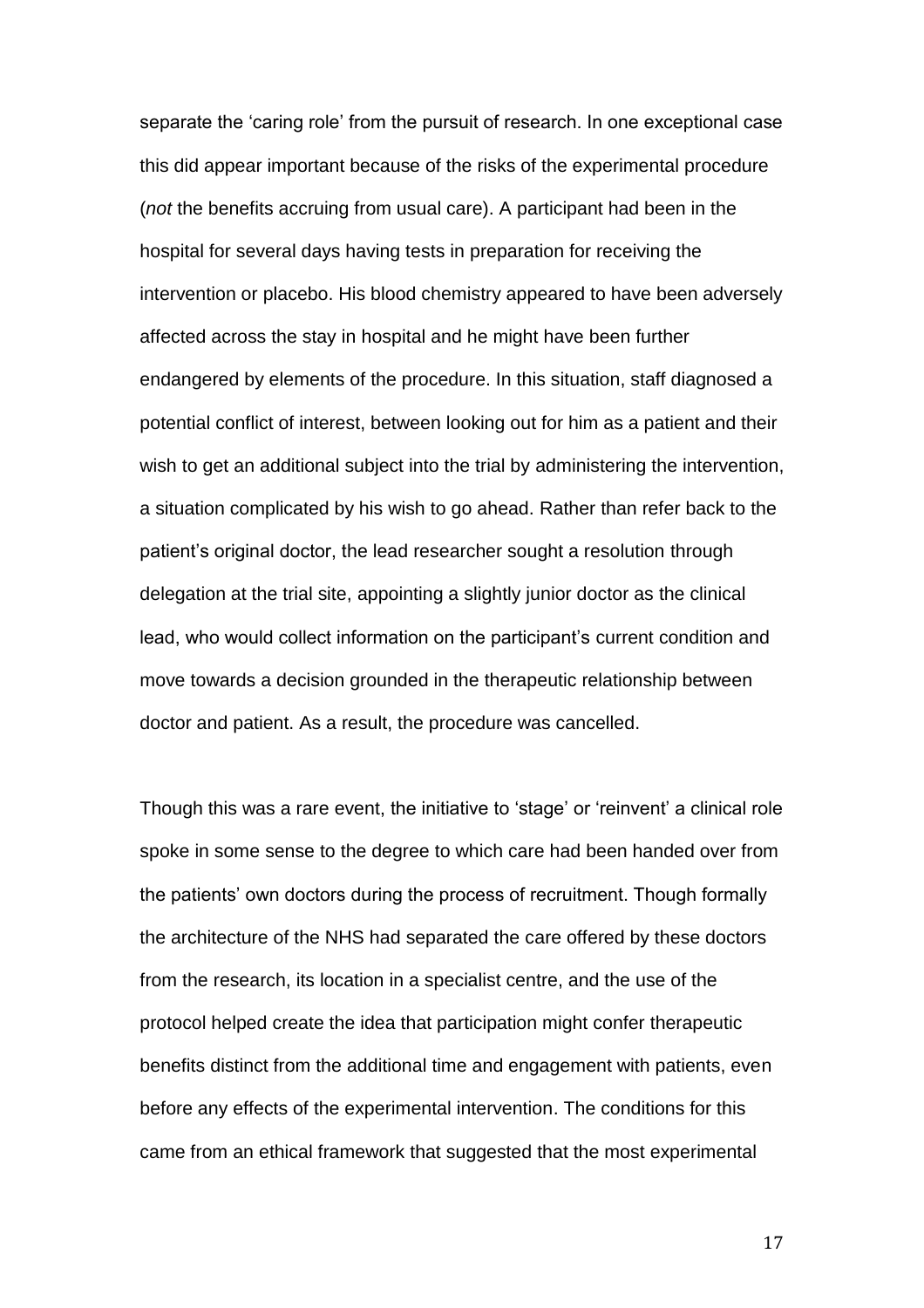treatments should be tested on people with nothing to lose (and implicitly, nothing else to gain), but also gained traction in the shared environment of the NHS.

#### *Elaborating services in partnership*

If my second example shows a case of research coming after regular therapeutic resources are exhausted, my third appeared to insert additional resources into the NHS prior to the offer of treatment. The trial followed the drug study described in my first example coming out of researchers' sense that participants did well because of the kinds of enhanced contact described above.

*'We built up a lot of trust in the time doing [the big drug trial]. Local GPs are very suspicious of big Pharma, and often rightly so. But with us they saw that their patients were well managed, and that they liked coming to the clinic. We were able to spend time with them, and as [their health improved] the GPs could see the benefits. So everyone was getting something,' (clinician researcher, fieldnotes, September 2008).* 

Such narratives echoed policy discourse about the shared benefits accruing from clinical studies. Yet the absence of direct commercial funding for large drug trials (in the increasingly competitive international environment perhaps) informed a new approach. This investigator secured an educational grant from two drug companies for a trial of interventions to improve practice in a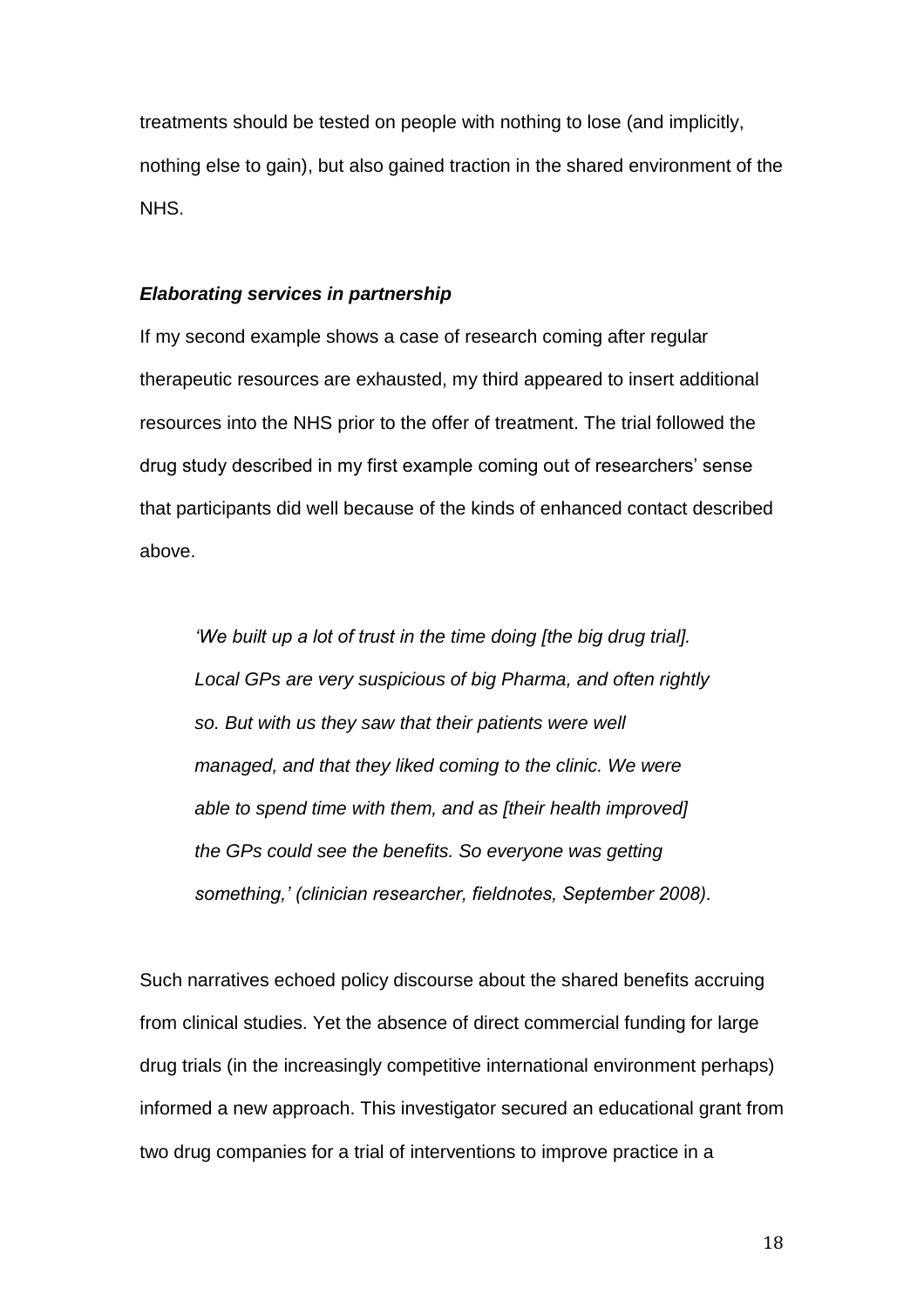particular clinical area. Here education and/or decision support systems for GPs were the object of the experiment. The study explicitly set the provision of training in communication with patients (developed through the experience of the more leisurely trial interactions described in my first example) against a protocol-based approach to up-titrating or altering medication, implemented through electronic case management by researchers making suggestions on patient records held in primary care.

The study seemed to offer a concrete example of the multiplication of value proposed in recent government policy. Industry provided some funding and hoped to benefit from the increased use of the drugs used in the traditional pharmaceutical study. General practitioners got advice from specialists on treating a common condition, and the primary care trust hoped to meet government targets and community needs in that area. Yet this arrangement appears to presuppose benefit for the patients of practices enrolled in the study. To get agreement for the fact that different practices were to receive different types of intervention or none (in the control arm), the research team drew on arguments, familiar from the first Medical Research Council trials in this country, that in a situation of scarcity, randomisation is a fair way to distribute common resources. If the trust could not immediately implement improvements across the entire community, then an ethical case could be made for implementing them in randomly selected practices as part of a controlled comparison. The knowledge produced here served as an additional form of value to the improvement in treatment that was assumed to follow from either education or protocol or both.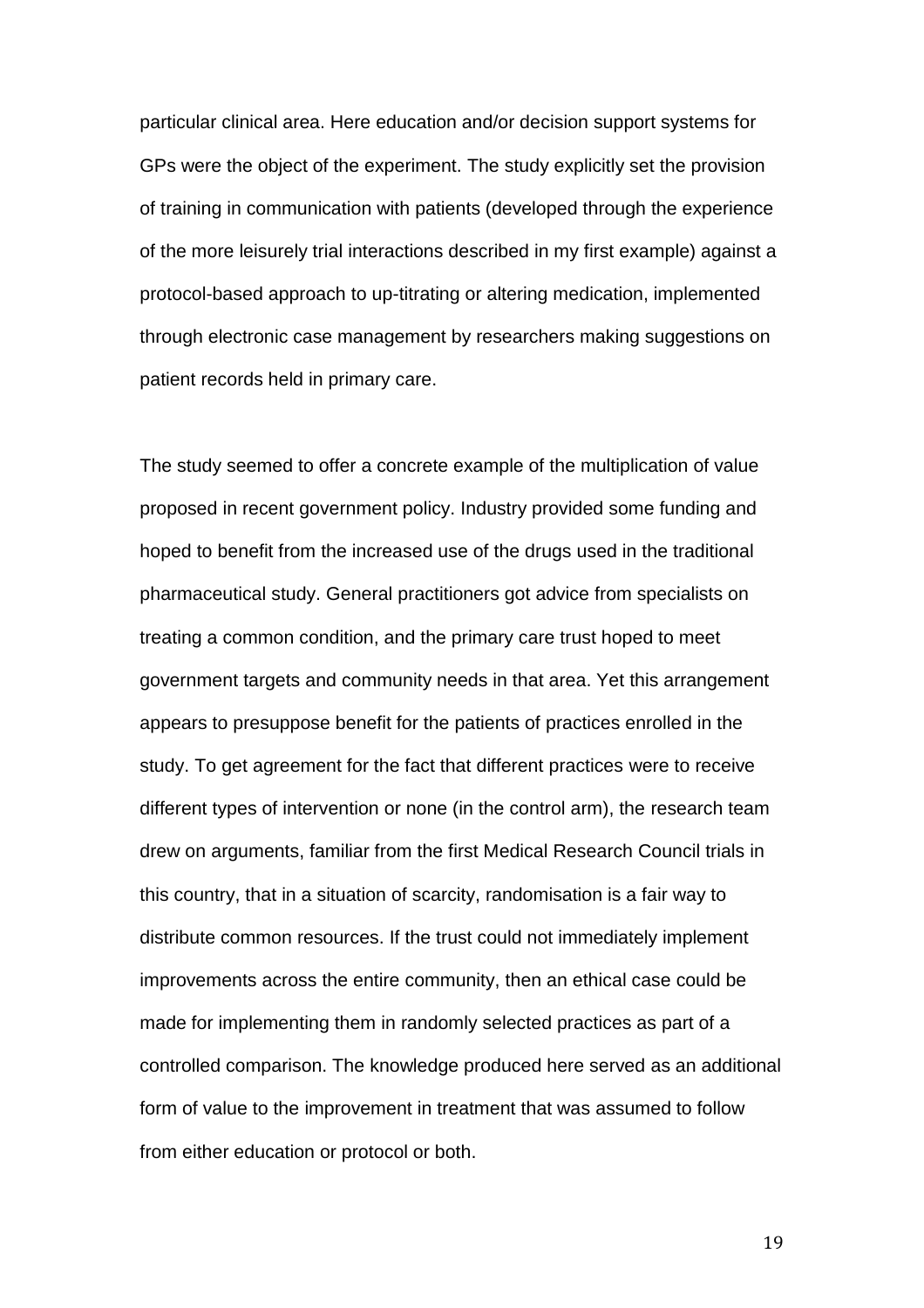This organisational justification for the trial made little mention of any risks. Indeed the study was formally defined as 'service improvement' and thus avoided full ethical review. In addition, both formal and informal accounts emphasised that the study did not disturb the therapeutic relationship in primary care.

*'We don't see the patients during this period [of the trial], they're your patients, your relationships, we don't interfere with that,'*  [quote from presentation at GP practice.]

Yet the researcher also grounded his recommendations in his specialist knowledge. For example in educational sessions he made frequent reference to 'more than 7000 patient years' of experience (accrued in trials), and a wish to pass on 'tips and tricks' that worked for him in building relationships with trial participants.

Even more strikingly, the research team deflected concerns about the cofunding arrangements for the trial by presenting themselves as uniquely able to manage competing priorities. Their experience on research trials made them advocates of additional medication in this field, but they were independent of any particular pharmaceutical product or company and where possible would recommend a generic not a branded product. However they also advocated developing the field against a backdrop of concerns about prescribing costs in the NHS. In this sense they developed a narrative about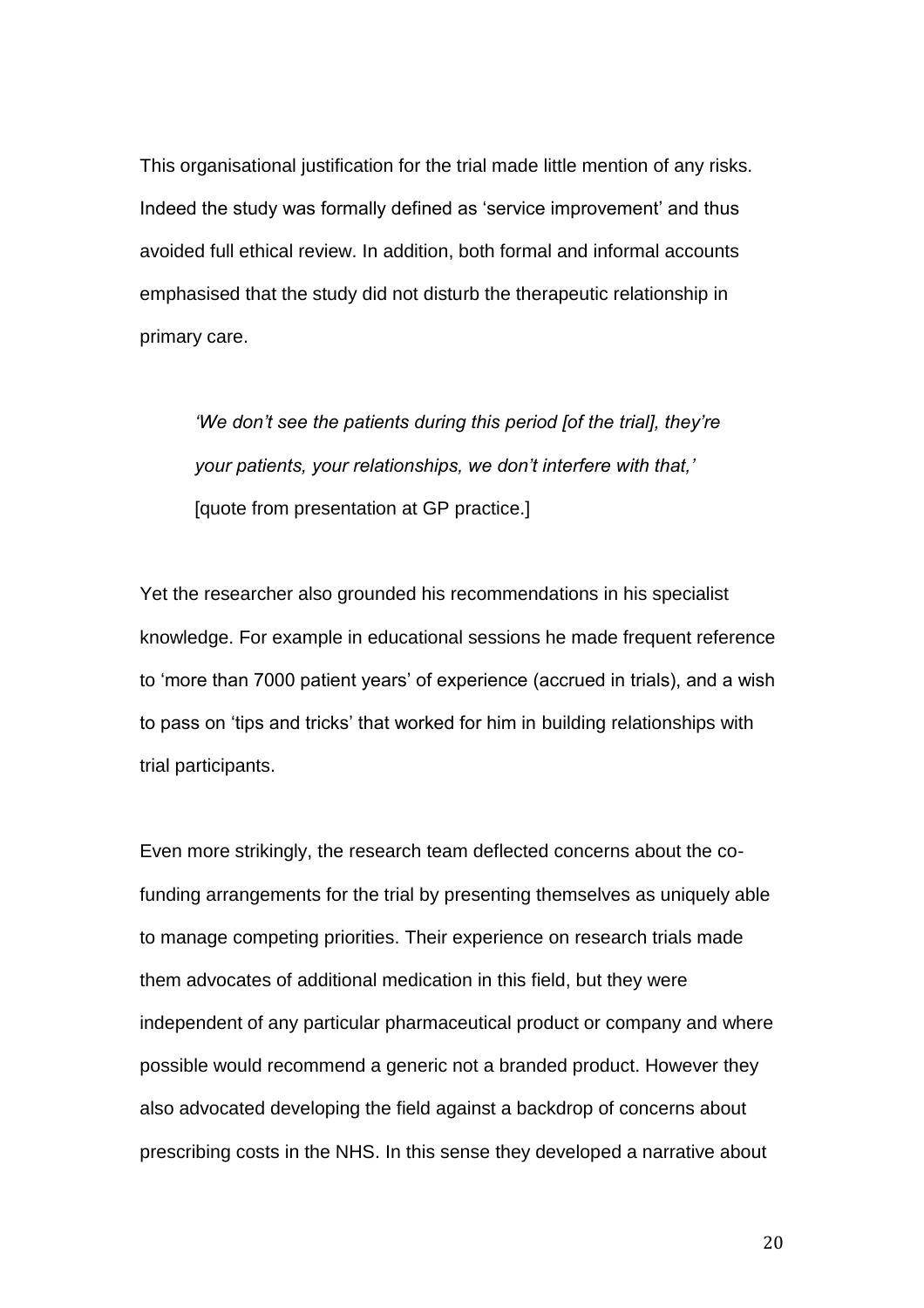both industry and government interests with the idea that both present and future patients need protecting from both sides. Though GPs remained the immediate care-providers this carved out a role for the researcher in managing the social relations surrounding service change.

#### **Discussion**

The examples used above are only snapshots of the very diverse therapeutic and economic landscape of clinical trials in the NHS, which according to policy makers is being transformed through efforts to increase the UK's share of pharmaceutical research worldwide. However despite these limitations, my examples offer evidence of formal and informal strategies for living with what may be awkward juxtapositions between experimental protocols and clinical care, individual health and commercial profit.

I started this paper with excerpts from recent policy that proposed a kind of multiplication of benefits around NHS research. I also noted that some theories in both ethics and sociology appear to signal the dangers of such claims, in the name of either the vulnerable participant or the conflicted researcher. Interview studies with people who actually carry out research give some support to both sides in this debate. For example such workers may describe efforts to separate care and research (Hallowell et al 2009) but also frequently talk about their belief in the benefits that research participants may receive (Easter et al 2006; Fisher 2006). In seeking to build on and extend this literature with observations of some of the practices that make up NHS trials, I want to draw on work by Mol (2002) that makes multiplicity a topic in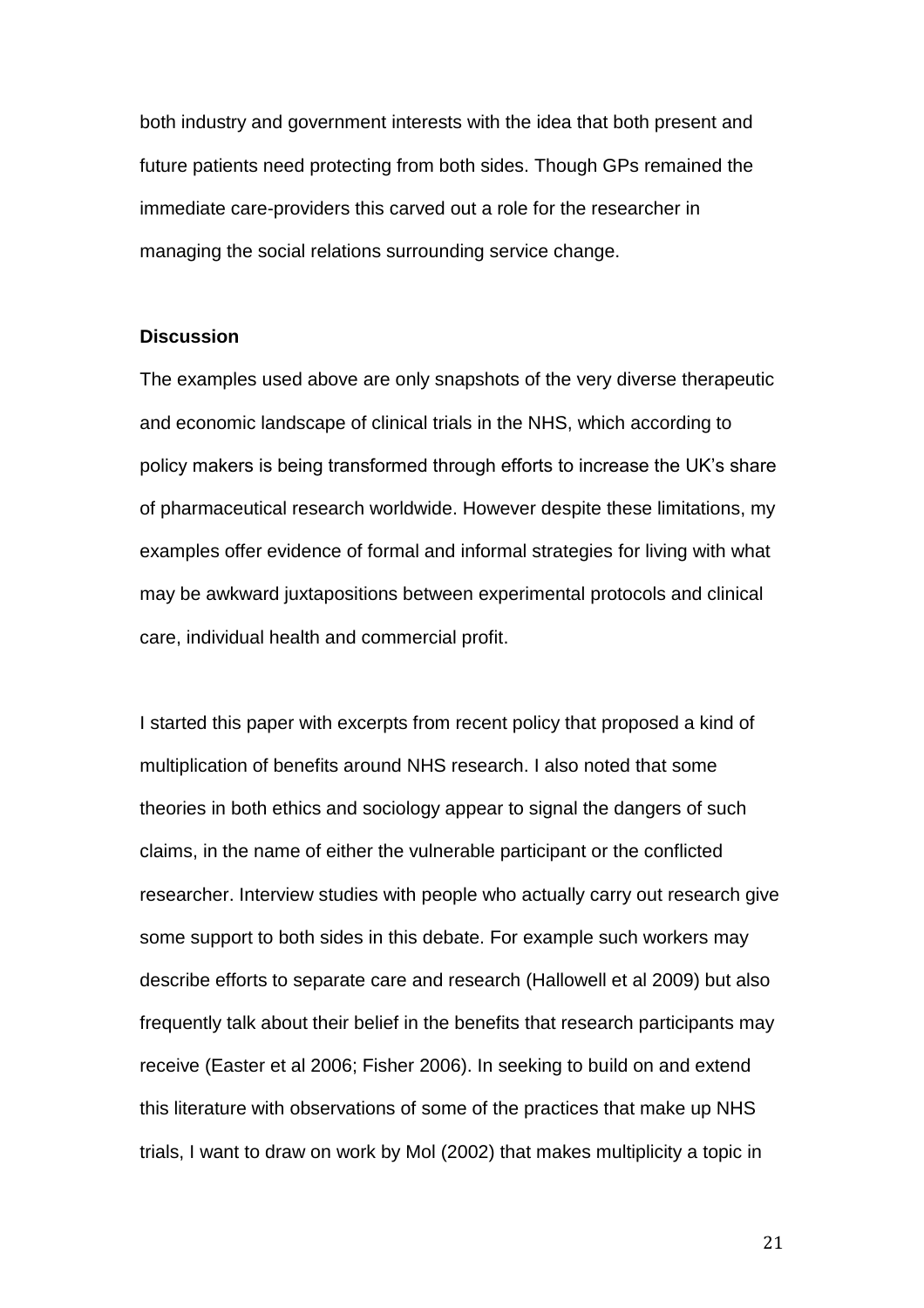its own right.

In her ethnographic study of atherosclerosis Mol proposes that disease itself is 'multiple'. Within a hospital different practices – focussing either on patients or different parts of the body (arteries viewed in angiography, amputated limbs) – effectively produce different definitions of disease and different solutions. This 'incoherence' is not a problem in medicine, which unlike science does not need to produce 'universal knowledge' but is practical in its focus. 'Incompatibilities between objects enacted are no obstacle to medicine's capability to intervene – as long as the incompatible variants of an object are separated out... Distributions separate out what might otherwise clash,' (Mol 2002, p114-50). In describing the enactment of atherosclerosis through practices, Mol identifies a number of possible forms of distribution, for example across the patient's journey between diagnosis and treatment, or across a patient population in which some people receive one treatment and others receive different interventions. These distributions are often implicit. Yet there may also be attempts at coordination: a form of 'adding up' for example where either one diagnostic test is given greater importance than another, or the accumulation of results triggers an intervention; or 'calibration,' contained in attempts to make diagnostic tests comparable. I want to propose that the different kinds of care furthered in both clinical and research work and the possible benefits arising from such activities, are also both distributed and coordinated. Building on these observations I consider how far the specific boundary between research and care appeared important in the trials I studied, even as policy appeared to undermine it, to explore the contribution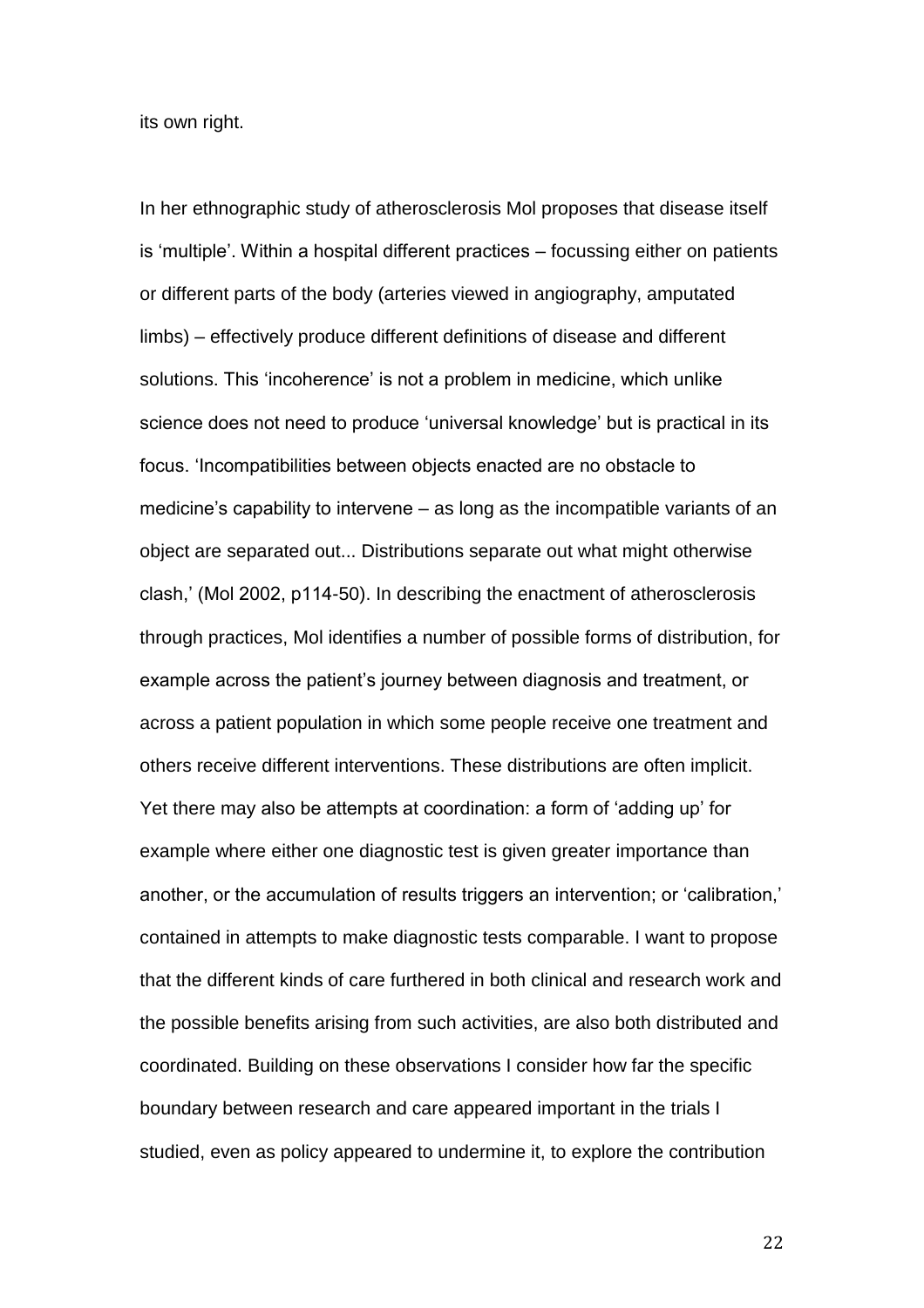of different formal and informal attempts at either coordination or distribution, and to draw attention to the effects of these attempts for the experience of staff and patients.

#### *(i) Maintaining a boundary?*

Current ethical frameworks tend to proceed by formally distinguishing research from care, such that research requires additional ethical review, institutional permissions and audit. The idea of a boundary between research and care also appeared important in more informal descriptions of trial work, which tended to stress the ongoing responsibility of the usual caregiver for ethical concern with the individual patient. In each case described here, potential participants were unlikely to be known to researchers before screening, but instead were identified by general practitioners or specialists in different parts of the NHS. Sending a patient to be considered for inclusion in a trial was not understood as passing over therapeutic responsibility. Indeed, the need for these doctors to give their permission for their patients to participate in research appeared to give this therapeutic relationship primacy, and it was also generally expected to continue alongside the research encounters (an arrangement known as *partial entrustment*, Easter et al 2006), or in the case of the third trial to be the only actual contact with patients (researchers were explicitly kept out of the consultation room).

Moments and spaces where research and care appeared in conflict were uncomfortable, but were relatively rare. Indeed as in other studies, different and additional forms of care appeared everywhere in my observations. Such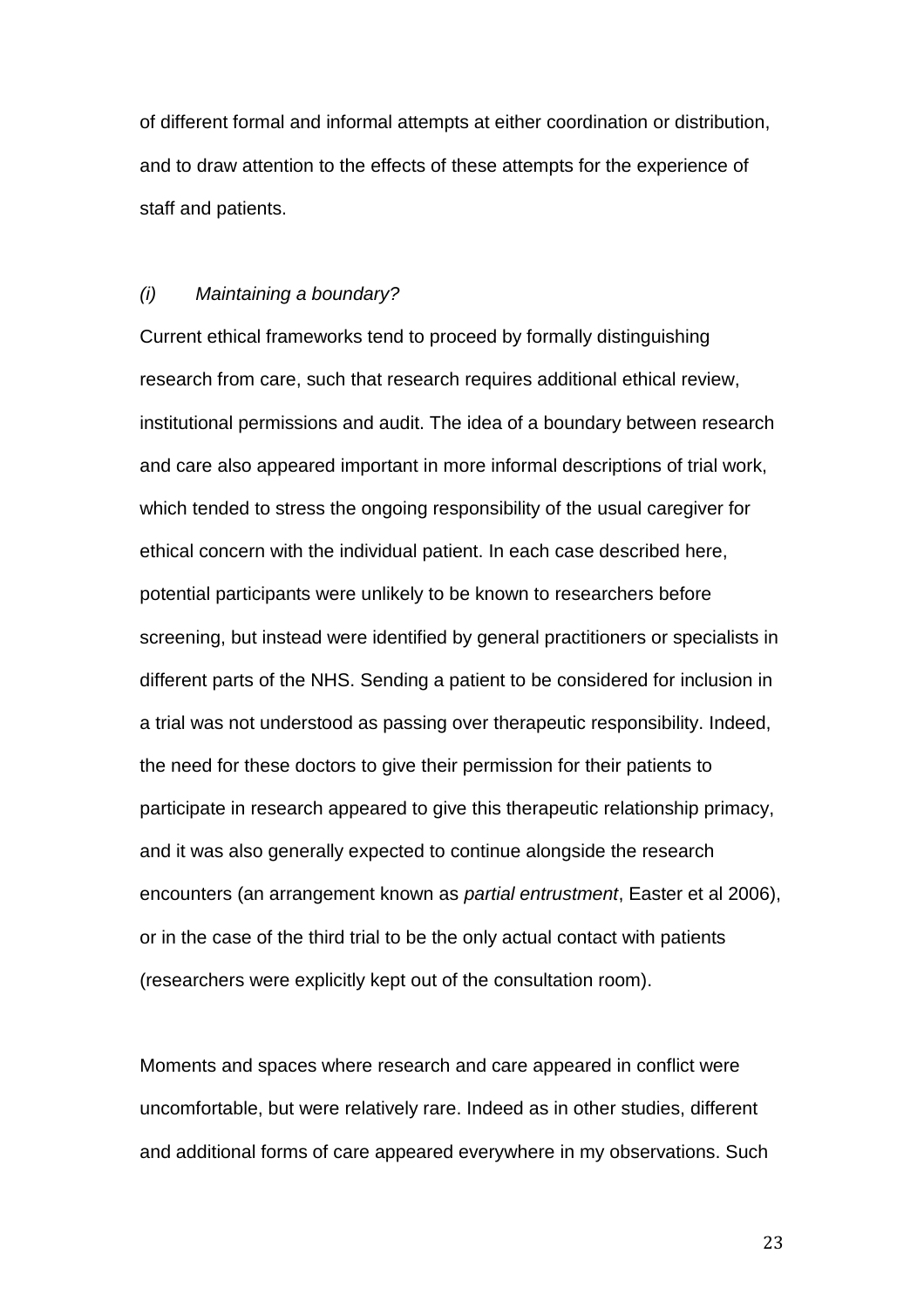personal attention in the trial setting should perhaps not be assumed to be 'surplus' (c.f. Easter et al 2006), but may be fundamental to researchers' ability to enrol patients and other clinicians in their projects. As noted by Timmermans (forthcoming) and Fisher (2009) good relationships with participants are critical for recruitment, retention and compliance in both commercial and non-commercial trials.

Yet the emphasis on the enhanced 'atmosphere' of a research project appeared the reverse of an ethical concern with research as a poor substitute for care. Instead a further boundary was invoked between the particular risks of commercial research, and non-commercial research. Here NHS values might be offered as an alternative or counterweight to corporate ones, as in the second example where accounts of the features specific to this trial acted as 'interferences' with 'the market model' of development (Mol 1999). But they could also be brought to the table in negotiating collaboration with commercial interests as in the third example in this paper. As proposed in policy discourse, the NHS as a 'caring context' brought something valuable to the practice of research, just as research was imagined to bring something to the NHS, and its existence appeared to bridge a gap between the interests of individual patients and the collective goals of research.

#### *(ii) Strategies for distribution or coordination*

To the extent that regulation involves setting out differences and relationships between the activities of research and care, one might think of it as an attempt at coordination in Mol's (2002) sense of the term. One way of making such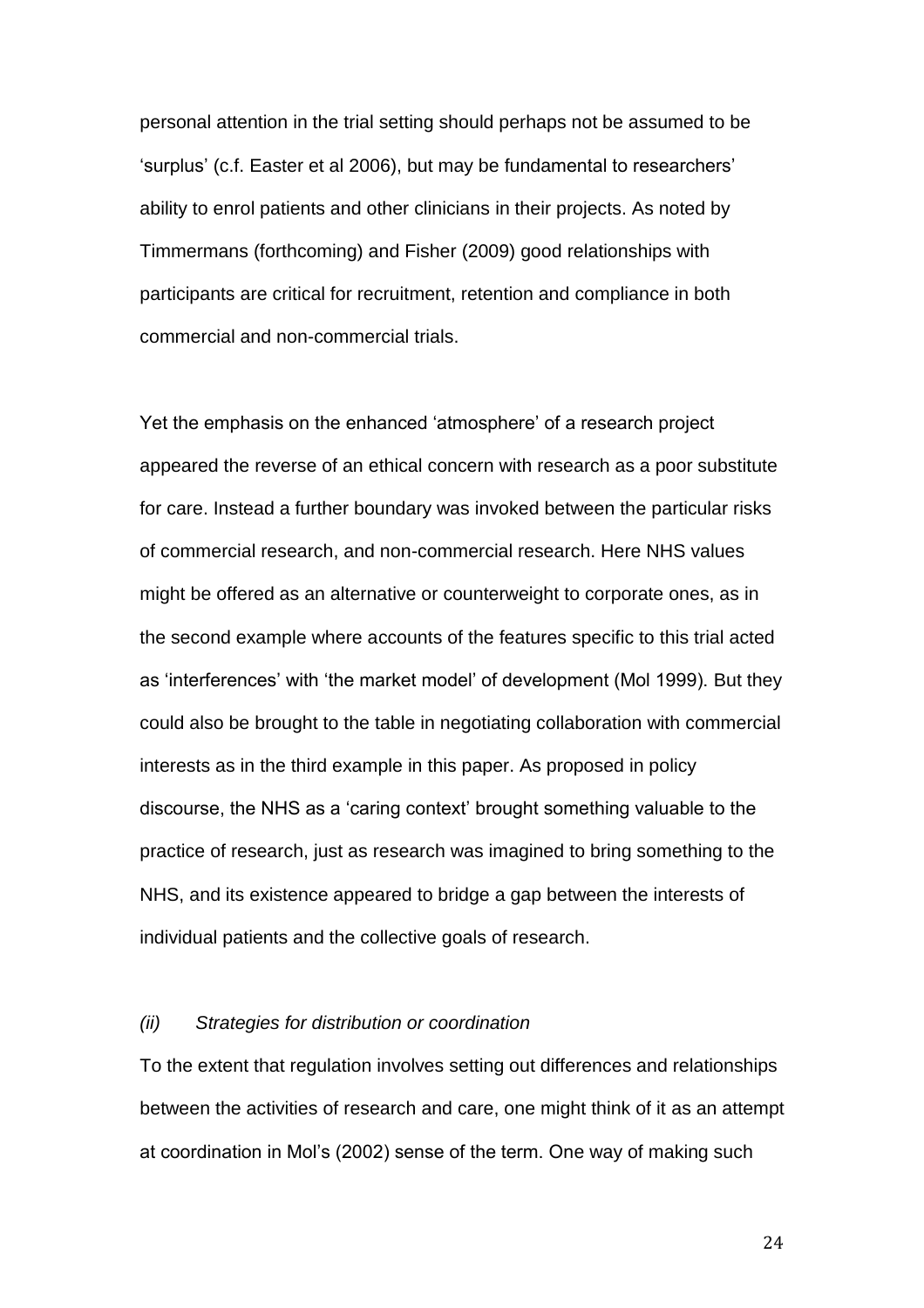comparisons is by assigning different intentions to different roles within an organisation, so that the research role is clearly distinguished from caregiving, yet this use of intentions, rather than activities, has been criticised as confusing for patients and staff (Hallowell et al 2009). In the genetics clinic studied by these authors, care and research were often closely intertwined – yet as in my case this did not result in staff abandoning the distinction. Instead they described informal ways of maintaining a boundary, supplementing the regulatory focus on informed consent with practices that look more like *distribution.* As noted in my introduction these included at least three strategies: treating information from research as categorically different from clinical information, which should be fed back to patients; separating research from care in time and space, for example by discussing research in separate consultations; or using different personnel to further science or deliver care.

The first strategy, withholding information from research participants, was the least common one in the examples presented here. Clearly there is likely to be some uneveness in the flows of information between staff, patients and study sponsors. In my first example data showing the early outcomes of the trial population were hidden, if imperfectly, from participants. Yet participants might often be asked to accommodate additional information about their condition, for example during regular monitoring visits. In the second the formal request for informed consent also embodied a demand for participants to absorb prognostic information as part of the trial, information that was at least sometimes unwelcome.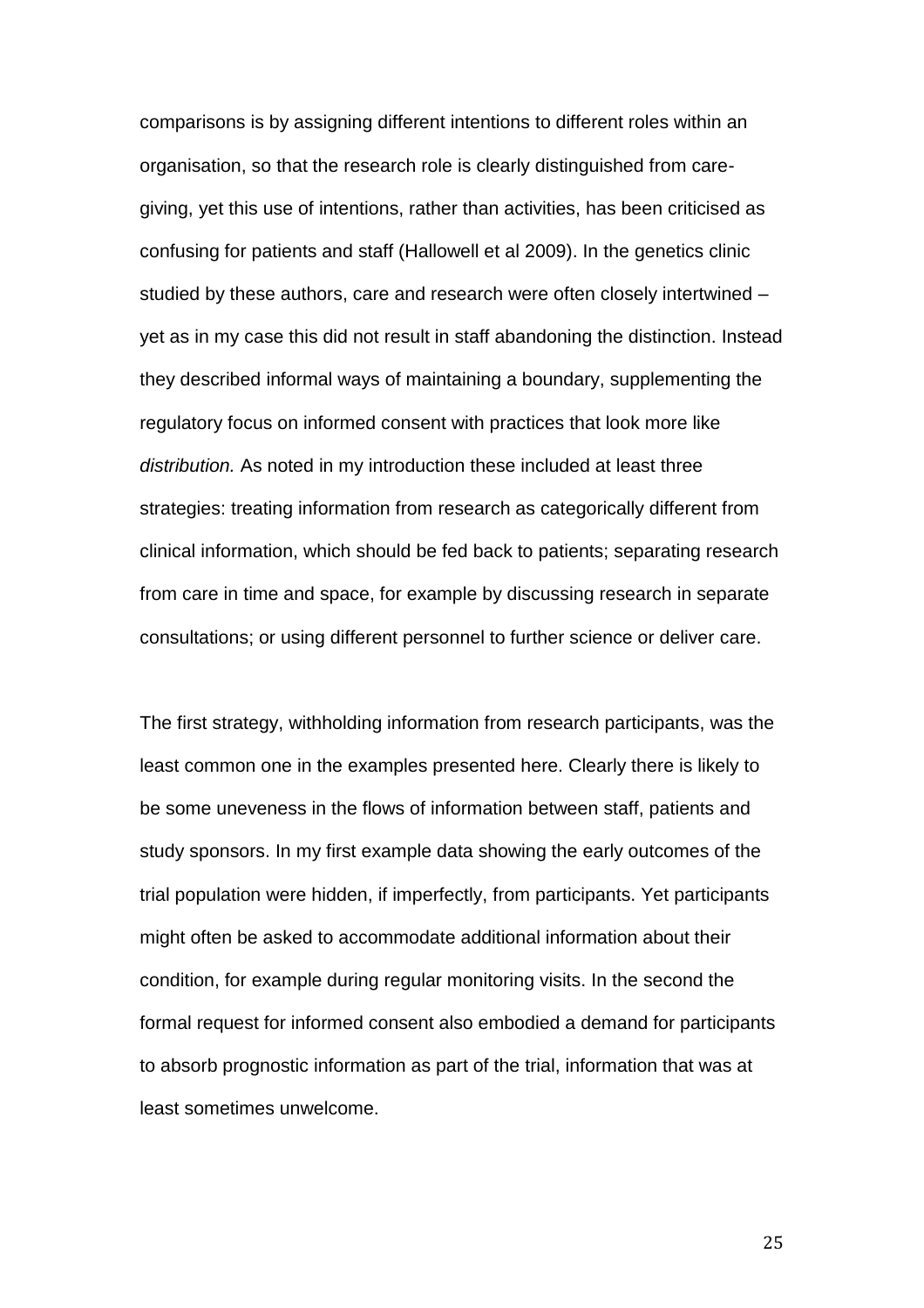In contrast all three trials observed used both temporal and spatial distribution to divide 'research' from 'therapy'. Therapeutic responsibility was generally located in an institution acting as the usual care provider, while research was located at a specialist centre, to which potential participants were sent, though as we have seen in the third example an extra level of protection was claimed from the fact that patients never interacted directly with research staff at all. Where patients did attend research sites they encountered professionals engaged in activities of screening, enrolling, intervening and monitoring, but not formally speaking providing therapy. To the extent that other forms of care were important, as noted above, these appeared to be further, and more informally, distributed at the local level. For example in the first trial the curtained cubicles offered sites for expressions of concern and more clinical interaction, away from the management of trial data. This personal concern was supplemented by the offer of breakfast as a kind of fringe benefit of participation in the commercial trial.

Distribution of activities among staff was also a theme in my data. The sites I observed employed staff explicitly defined by their research role, especially nurses, though clinicians were more likely to combine roles as a 'clinical investigator'. Yet all staff emphasised their ability to move between research and different kinds of care, and were generally unselfconscious about offering therapeutic advice in certain encounters, for example before enrolment. In other words, staff claimed to manage the combination of roles at a personal level in the context of the temporal and spatial distribution of activities. The exception to this pattern was the use of a junior member of staff to carry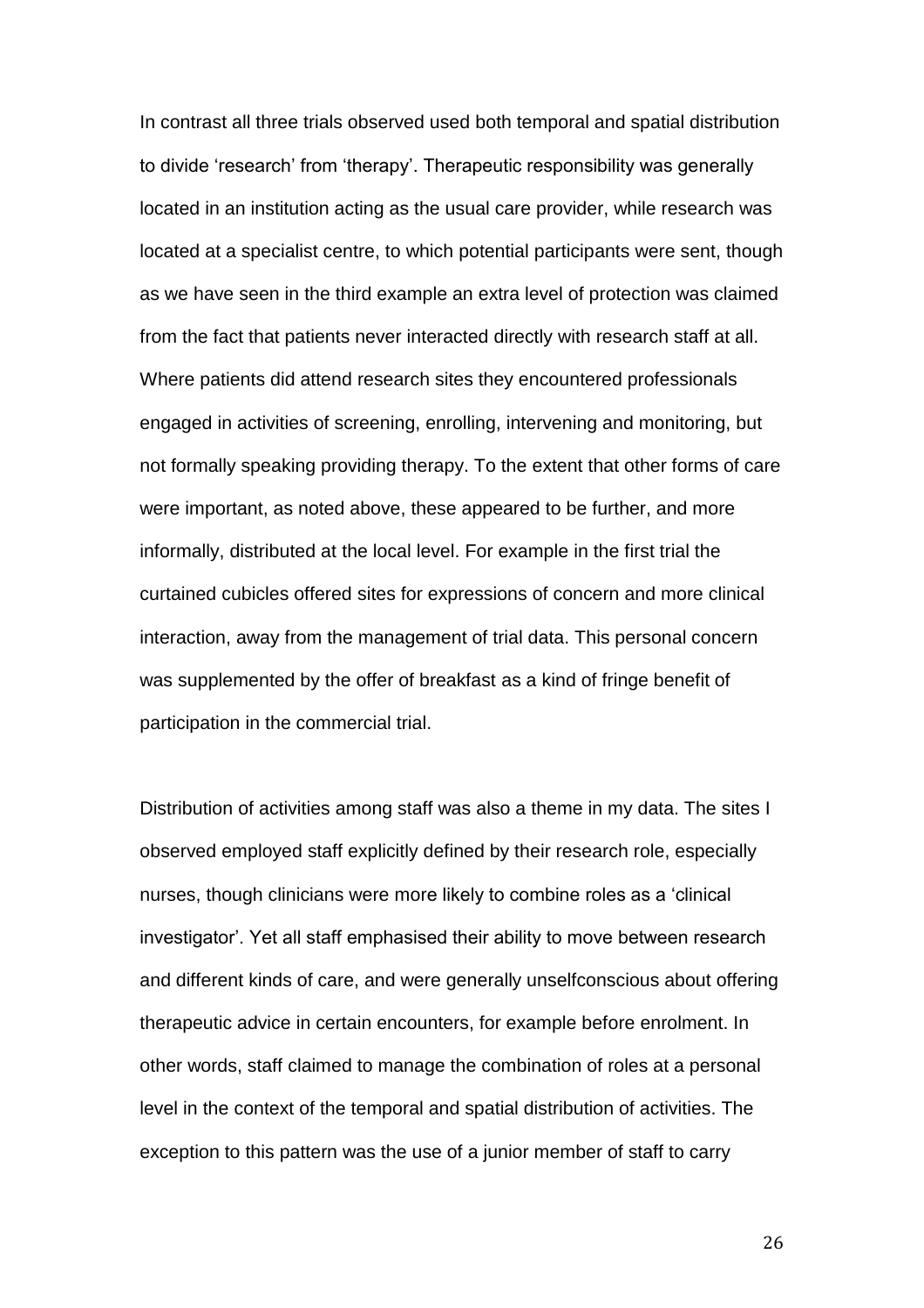therapeutic responsibility in my second example, where more formal coordination was attempted at the research site. The need for this spoke of the failure of the spatial and temporal distributions described above.

My data on the everyday work of carrying out trials largely confirm arguments about the potential value of informal distribution strategies for managing different activities in particular institutions (Hallowell et al 2009), though some appeared more useful than others in the examples given here. Yet in combination for formal coordinations, such informal strategies may also have unintended consequences, particularly if we consider the ways in which people think about the potential benefits of trials.

#### *(iii) Making research supplementary*

One might argue that the research teams observed in this research were free to engage in their own informal negotiations between scientific investigation and care giving because real therapeutic responsibility was located elsewhere. Bracketing the therapeutic relationship in this way appeared to have an ethical effect, presenting clinical care as safe from the interests of pharmaceutical companies, government or indeed individual researchers in doing trials, as well as the epistemic effect of increasing the relevance of the research against service variation (Will 2007). Yet this separation could also appear to make research 'supplementary' to the basic provision of care.

This effect was particularly clear in this second trial discussed above, where the attempt to enrol patients with no other treatment options meant that they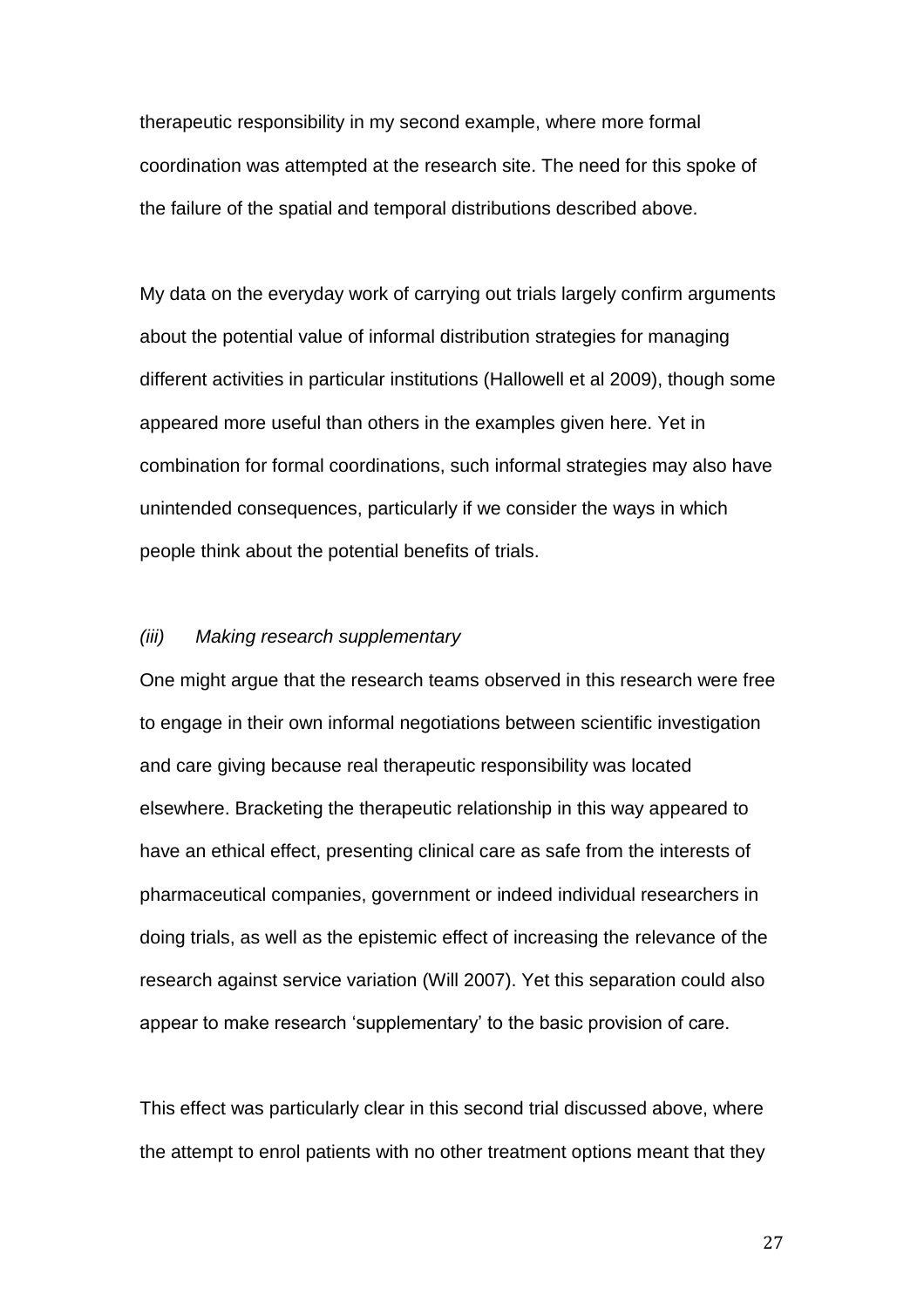were focussed on the trial as offering *at least the chance* of improvement, and a site for accessing some form of 'treatment' (those with untreatable conditions become the NHS equivalent of the uninsured). Furthermore, the delicacy of negotiations around the designation 'stable on optimal therapy' in this case meant that participants had good reason to feel that they had been offered a second opinion and chance at new treatment through the trial.

Though the use of social and clinical inclusion criteria and informed consent procedures are intended to make explicit the potentially greater risks and particular agendas of research trials, in situations where recruitment operates along the same pathways as referral within the NHS as a whole (primary care to secondary care, or one hospital to another) the conditions are created for this 'calibrating' logic to be confused, and the trial to appear as an offer of additional even superior advice and treatment.

The vision of the trial as 'supplementary' might be confirmed by the extra time and money available in the research setting. Even formal discussions of trials might imply that research participation included some additional benefits as a kind of quid pro quo for the unknown risks of the experimental intervention, and that randomisation was not only a statistical matter, or way of disciplining professionals (Marks 2000, Chalmers 2005) but a moral technique for distributing potential benefits. Such effects also fitted with staff discussion of the interaction they enjoyed with trial participants. An emphasis on this contact was also observed not only in the time spent in consultations, but also expressions of hospitality. The importance of these practices should perhaps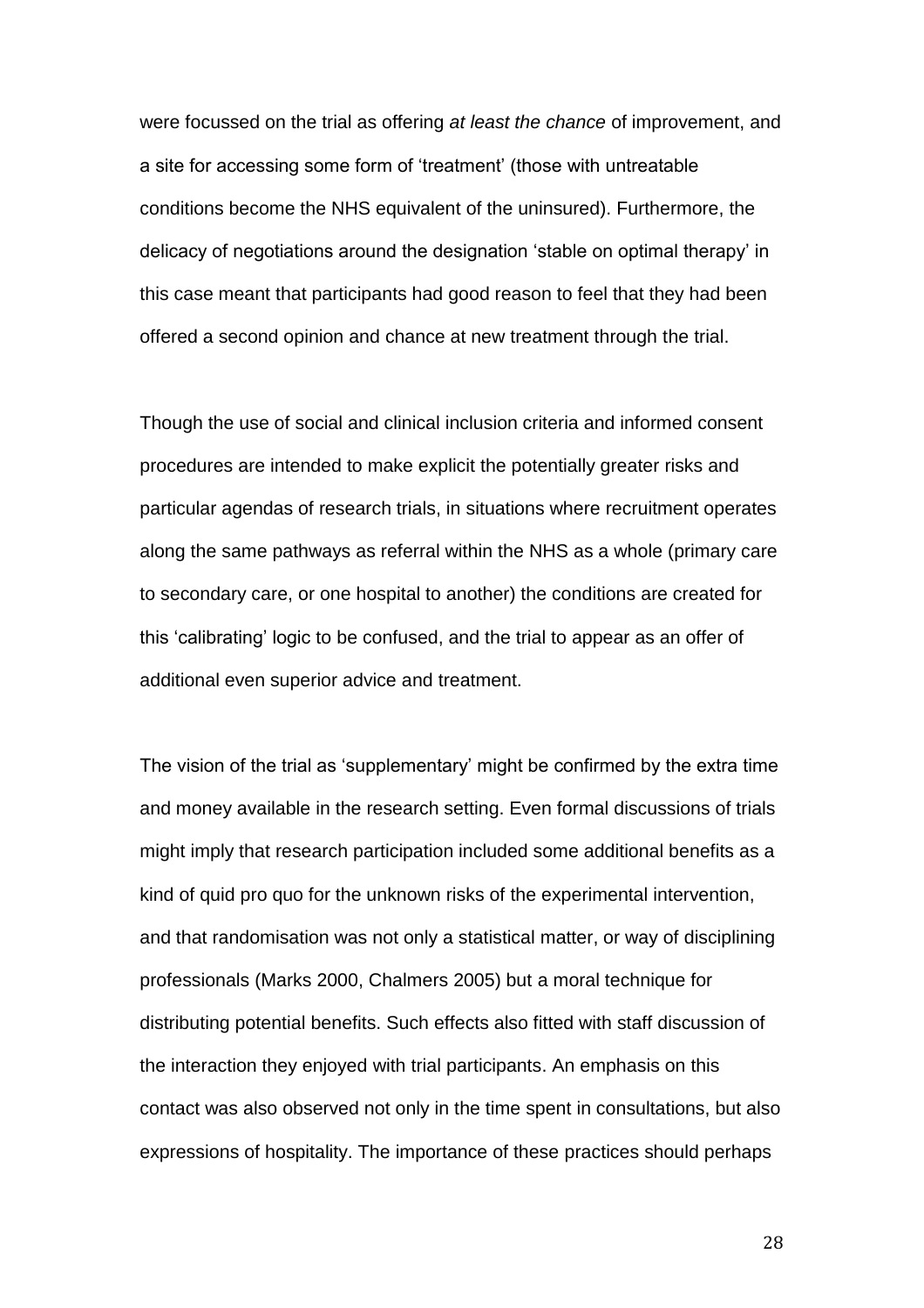make us cautious about assuming that any benefit to trial participation is purely down to the application of a protocol.

#### **Conclusion**

Despite the new language of partnership in clinical research, and a long history of alignment between the UK government and commercial interests in this sector, health policy is also increasingly concerned with cost containment in the NHS. In 2005, a Parliamentary Committee recommended a major institutional step to address this perceived contradiction, proposing that the then Department for Trade and Industry take responsibility for furthering the economic potential of drug companies located in the UK, while the Department of Health allowed itself to focus more clearly on the pursuit of value (House of Commons Health Committee 2005, p6). Such a separation strategy has not been adopted around clinical trials, which have been marked by the rhetoric of mutual benefits and multiplying value, and, most strikingly, by the suggestion that 'present patients' as well as future ones have something to gain from participating in research.

Since the publication of the Research for Patient Benefit report, a number of academic studies have attempted to test this claim empirically. The most recent meta-analysis finds very little effect on outcomes in either direction, i.e. little evidence of either benefit or harm (Vist et al 2008), in fact the authors claim that this increases the generalisability of trial results across unselected populations. Despite this epistemic interest in reducing the distinction between research and ordinary care, it remains a key principle in ethical discussion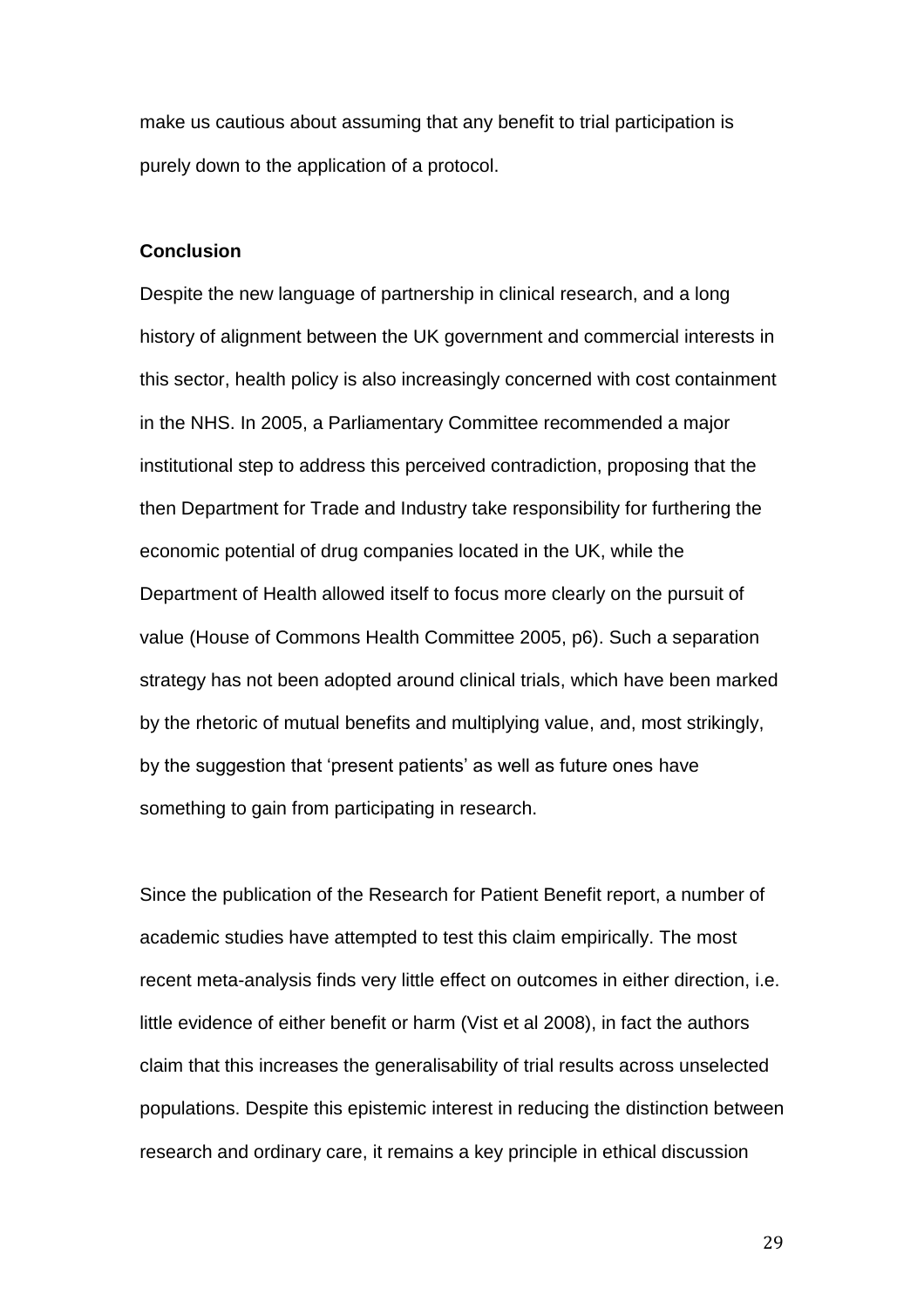and thus in the regulatory framework for trials. In so far as these are documented in protocols and ethical reviews, I have proposed that these represent particular attempts at coordination between different activities, but ones which more often proceed by 'adding up' than by conscious calibration.

Though my observations confirm the importance of different kinds of caregiving for the researcher, the everyday practices of research also represent attempts to distribute and thus distinguish activities to various degrees. Such strategies may be important when they draw attention to the uneven distribution of value that may surround a particular research project. Yet where current frameworks and practices make research appear 'supplementary' to clinical practice there appears some risk of ignoring the real impact of the separation between primary care clinicians and researchers (who appear to have specialist knowledge). When trials are inserted into referral patterns within the NHS, boundary work may not have the desired ethical effect of flagging the risks of research, but rather make trial participation appear more desirable. More research could be done to investigate this tentative proposal in other trials, and other settings.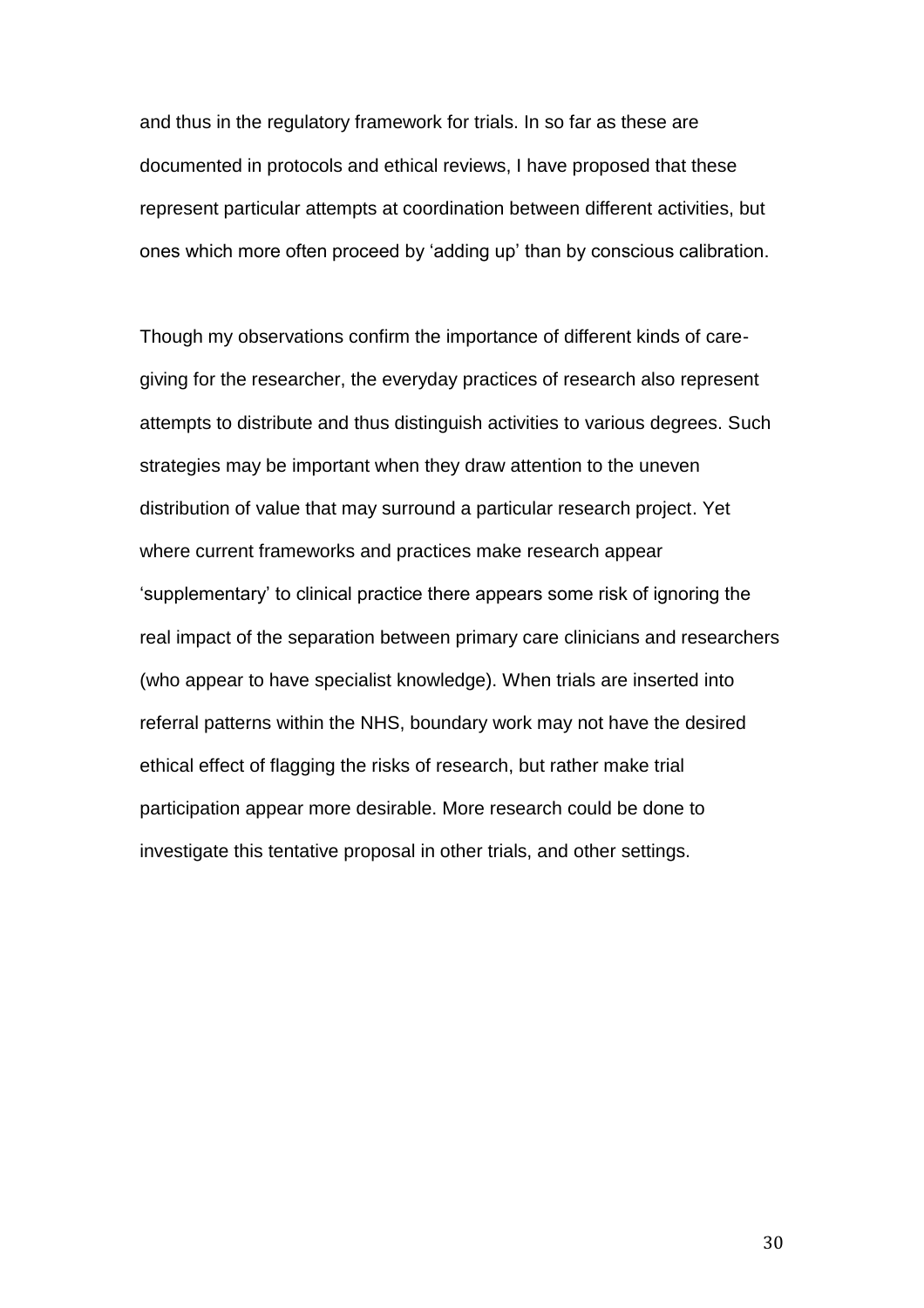# **Acknowledgements:**

I am grateful for all those NHS researchers who have allowed me to observe clinical trials, and have been so patient in answering my questions. I would also like to thank the organisers of the LSHTM workshop for the provocation of their original invitation, and speakers and audience at this event for questions and comments on an early version of the paper. I am indebted to two anonymous reviewers whose suggestions guided its improvement. The research was funded through a doctoral studentship from the ESRC (ref: R42200134004) and a postdoctoral fellowship from the ESRC/MRC (ref: PTA-037-27-0093-A).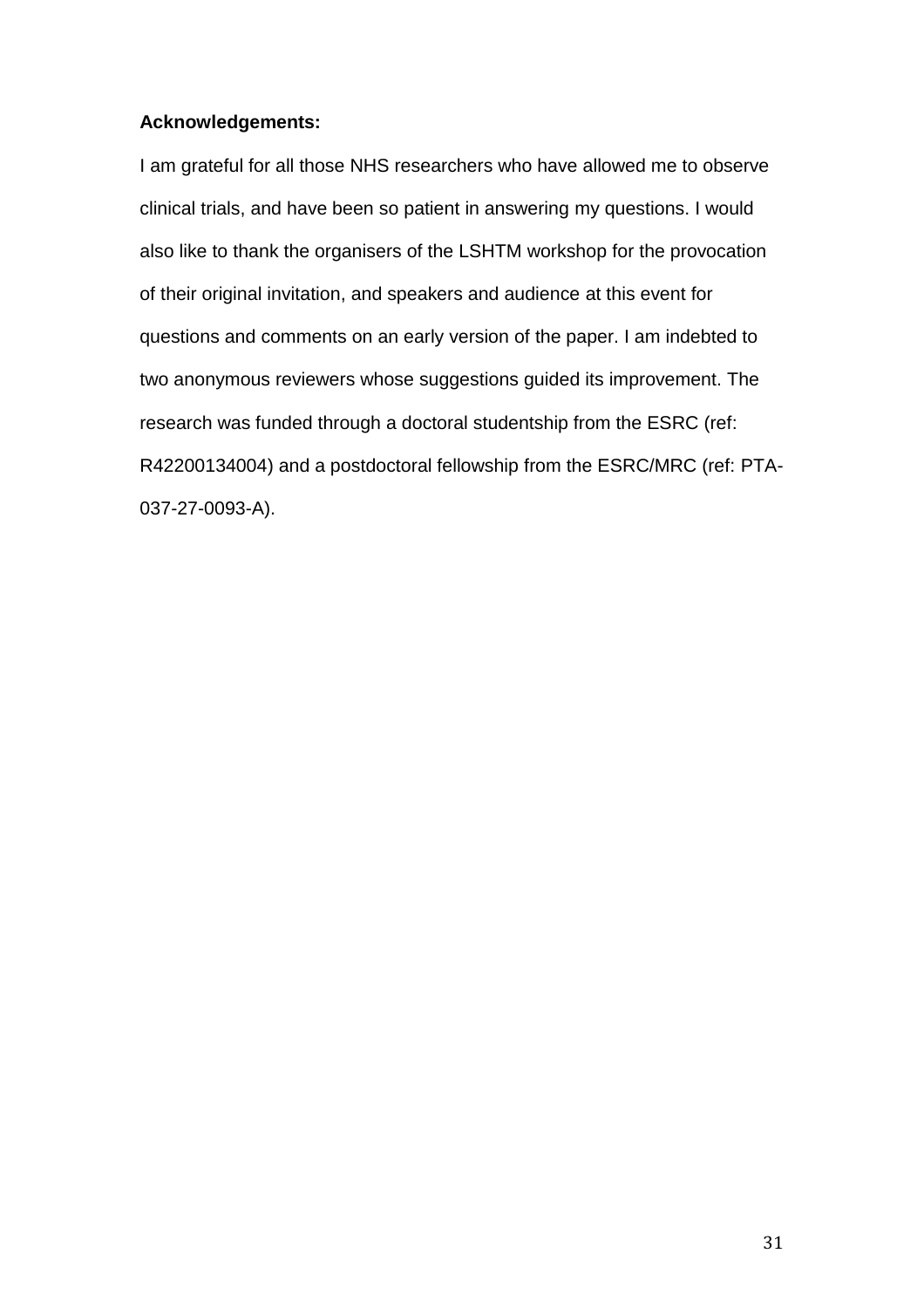## **REFERENCES**

ABRAHAM, J. (2009) 'Partial progress: governing the pharmaceutical industry and the NHS, 1948-2008', *Health Politics, Policy and Law,* vol. 34, no. 6, pp. 931-978.

ACADEMY OF MEDICAL SCIENCES (2003) *Strengthening clinical research.* [Online] Available at:<http://www.acmedsci.ac.uk/images/publication/pscr.pdf> (accessed 10 July 2010).

BIOSCIENCE INNOVATION AND GROWTH TEAM (2004) *Bioscience 2015. Improving national health, increasing national wealth. A report to government.* [Online] Available at:<http://www.bioindustry.org/bigtreport/index2.html> (accessed 6 July 2010).

CHALMERS, I. (2005) 'Statistical theory was not the reason that randomisation was used in the British Medical Research Council's clinical trial of streptomycin for pulmonary tuberculosis', in *Body counts: medical quantification in historical and sociological perspectives*, eds J. Jorland, A. Opinel & G. Weisz. McGill-Queens University Press, Montreal. pp. 309-334.

DEPARTMENT OF HEALTH (2005) *Clinical research in the UK: towards a single system that reliably delivers distinctive quality and rapid access at reasonable cost.* A report by McKinsey consultants. [Online] Available at: [http://www.ukcrc.org/index.aspx?o=1502.](http://www.ukcrc.org/index.aspx?o=1502) (accessed 7 July 2010).

DEPARTMENT OF HEALTH/ASSOCIATION OF BRITISH

PHARMACEUTICAL INDUSTRIES (2008). *Moving beyond sponsorship: Interactive toolkit for joint working between the NHS and the pharmaceutical industry.* [Online] Available at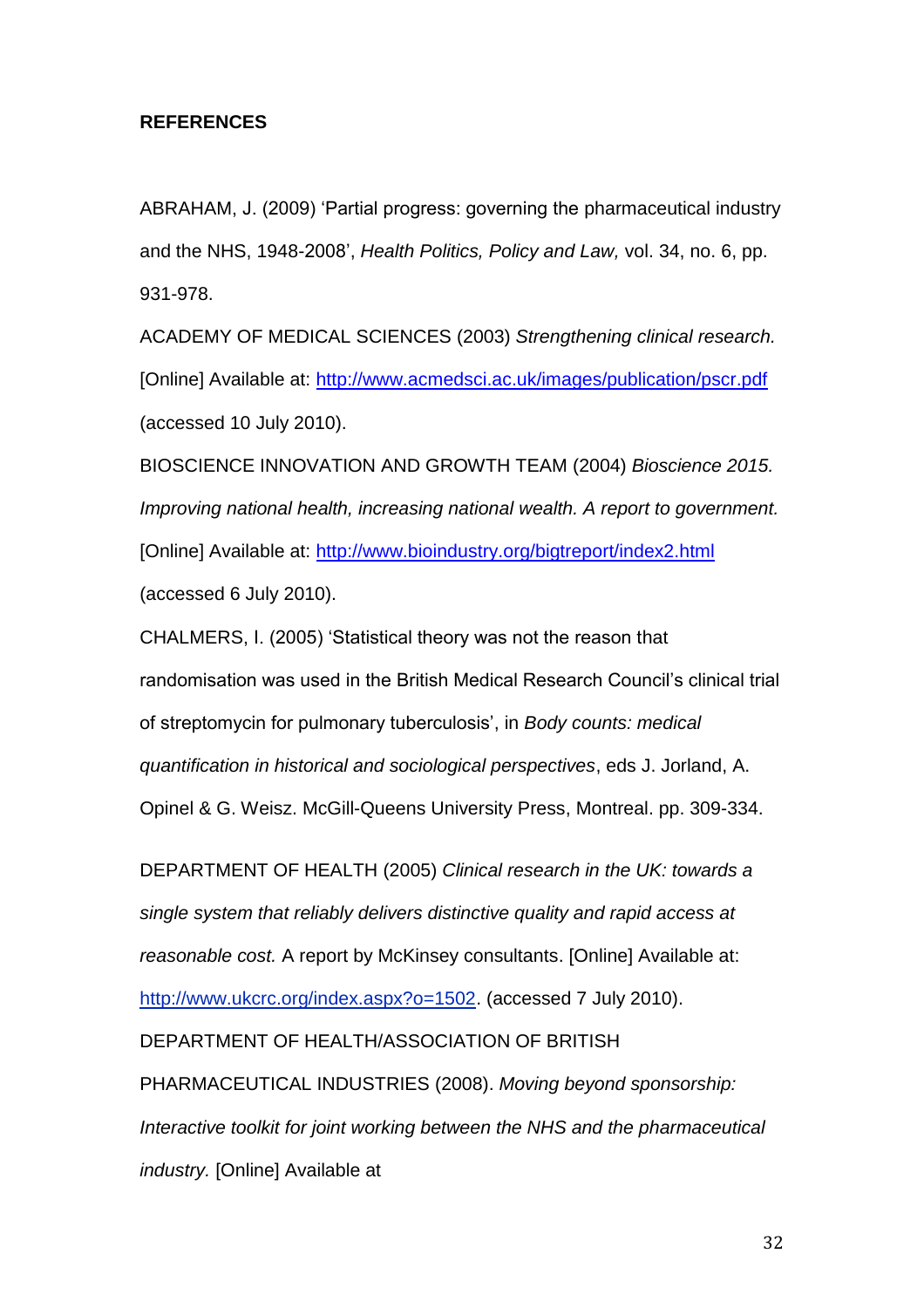[http://www.dh.gov.uk/en/Publicationsandstatistics/Publications/PublicationsPo](http://www.dh.gov.uk/en/Publicationsandstatistics/Publications/PublicationsPolicyAndGuidance/DH_082840) [licyAndGuidance/DH\\_082840](http://www.dh.gov.uk/en/Publicationsandstatistics/Publications/PublicationsPolicyAndGuidance/DH_082840) (accessed 10 July 2010). EASTER, M. M., HENDERSON, G. E., DAVIS, A. M., CHURCHILL L. R.,

KING, N. M. P. (2006) 'The many meanings of care in clinical research', *Sociology of Health and Illness* vol. 28, no. 6, pp. 695-712.

FISHER, J. (2006) 'Coordinating 'ethical' clinical trials: the role of research coordinators in the contract research industry', *Sociology of Health & Illness* vol. 28, no. 6, pp. 678-694.

FISHER, J. (2009) *Medical Research for Hire: the political economy of pharmaceutical clinical trials*. Rutgers University Press, New Brunswick, New Jersey and London.

FOX, R. (1959) *Experiment perilous. Physicians and patients facing the unknown.* Free Press, Glencoe IL.

GOFFMAN, E. (1959) *The Presentation of Self in Everyday Life.* The Overlook Press, New York.

HOUSE OF COMMONS HEALTH COMMITTEE (2005) *The influence of the pharmaceutical industry,* The Stationary Office Ltd, London.

INTEGRATED RESEARCH APPLICATION SYSTEM (2009) *Question* 

*specific guidance Part A – Core Study Information*. Version 2.3.2009. [Online] Available at

https://www.myresearchproject.org.uk/Help/Help%20Documents/PdfDocumen ts/CollatedIrasPartAGuidance.pdf (accessed 12 July 2010),

KINAPSE INFORMATION PROCESSING AND CONSULTING (2008)

*Commercial clinical research in the UK: a report for the ministerial industry*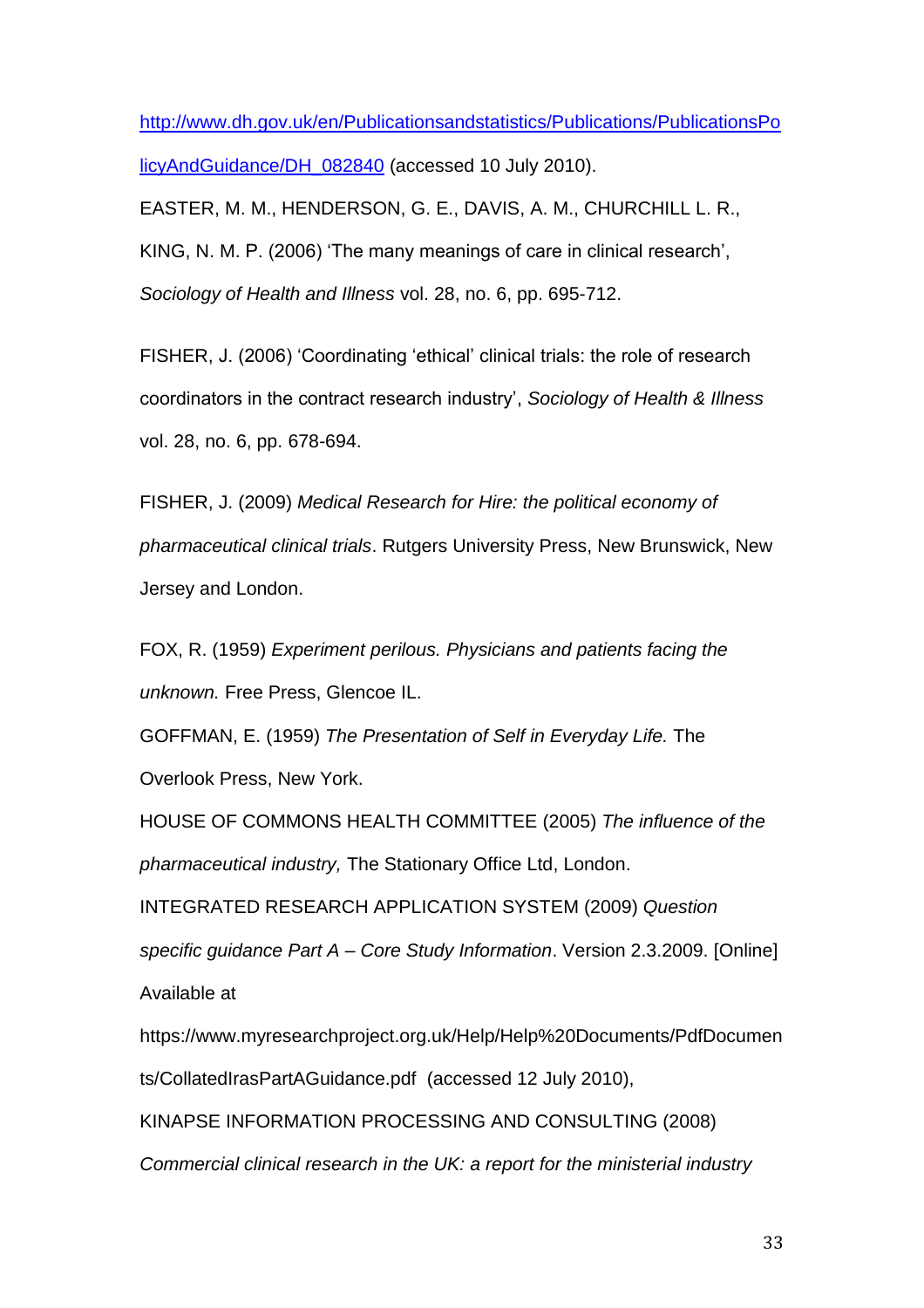*strategy group (MISG) clinical research working group*, [Online] Available at www.ukcrc.org/index.aspx?o=1502 (accessed 10 July 2010).

LAKOFF, A. (2005) *Pharmaceutical reason: knowledge and value in global psychiatry,* Cambridge University Press, Cambridge.

LIDZ, C. W., APPELBAUM, P. S., GRISSO, T., RENAUD, M. (2004)

'Therapeutic misconception and the appreciation of risks in clinical trials*', Social Science and Medicine* vol. 58, pp. 1689-1697.

MERTON, R. (1976) *Sociological ambivalence and other essays*. Free Press, New York.

MARKS, H. M. (2000) 'Trust and mistrust in the medical marketplace: statistics and clinical research, 1945-1960', *History of Science*, vol. 38, pp. 343-355.

MOL, A. (1999) 'Ontological politics. A word and some questions', in *Actor network theory and after*, eds. J. Law & J. Hassard, Blackwell, London. MOL, A. (2002) *The body multiple. Ontology in medical practice*Duke University Press, Durham and London.

PETRYNA, A. (2009) *When Experiments Travel: Clinical Trials and the Global search for Human Subjects*, Princeton University Press, Woodstock.

RESEARCH FOR PATIENT BENEFIT WORKING PARTY (2004) *Final* 

*Report*, Department of Health, [Online] Available at

http://webarchive.nationalarchives.gov.uk/+/www.dh.gov.uk/en/Aboutus/Rese

archanddevelopment/A-Z/DH\_4082668 (accessed 8 July 2010).

RAJAN, K.S. (2006) *Biocapital: the constitution of postgenomic life*. Duke University Press, Durham and London.

TIMMERMANS S (2010) 'Reconciling research with medical care in RCTs',